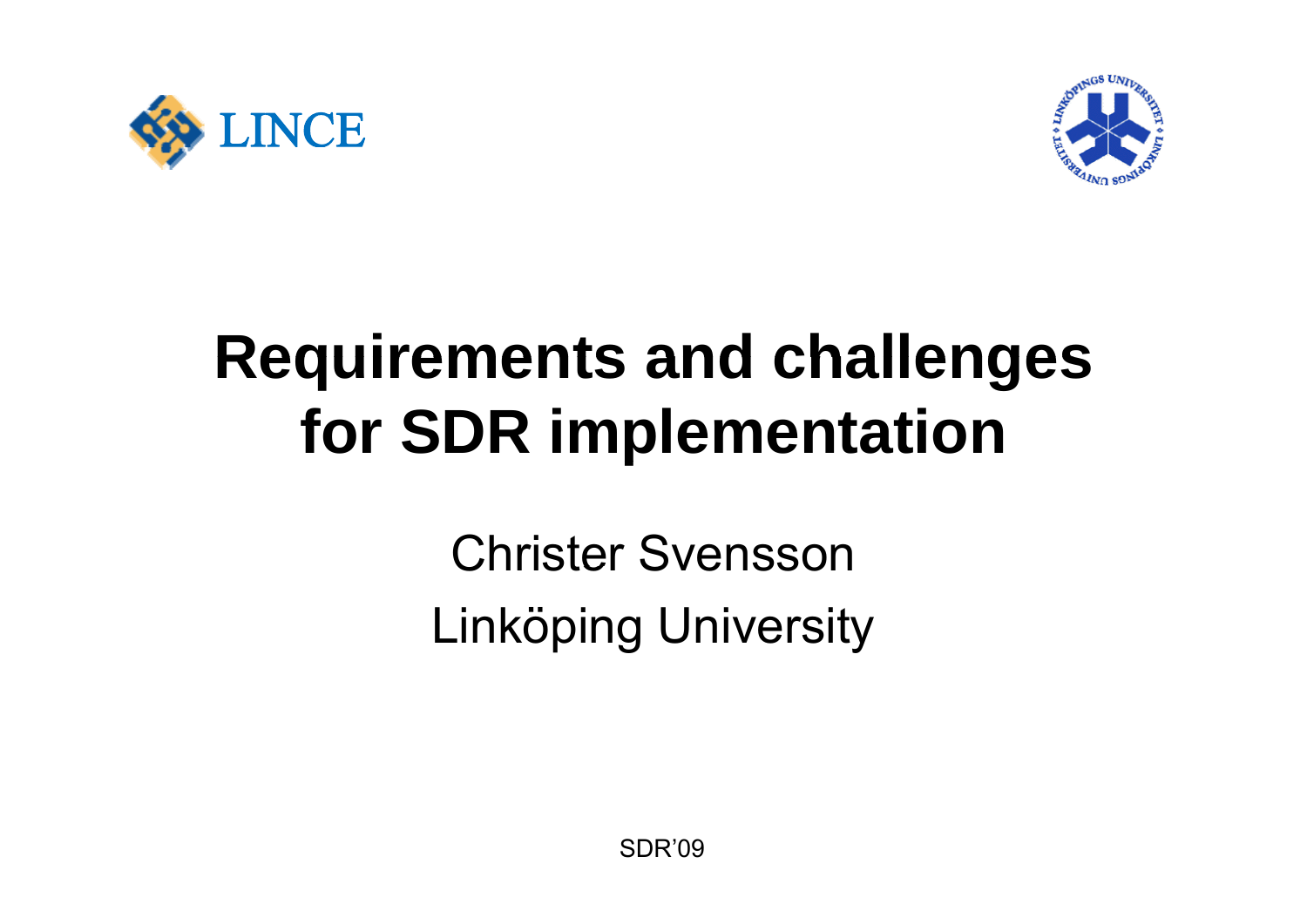



### **Outline**

**Th ft e so ware d fi d e ne radio Critical requirements Receiver solutions? Transmitter solutions? Conclusions**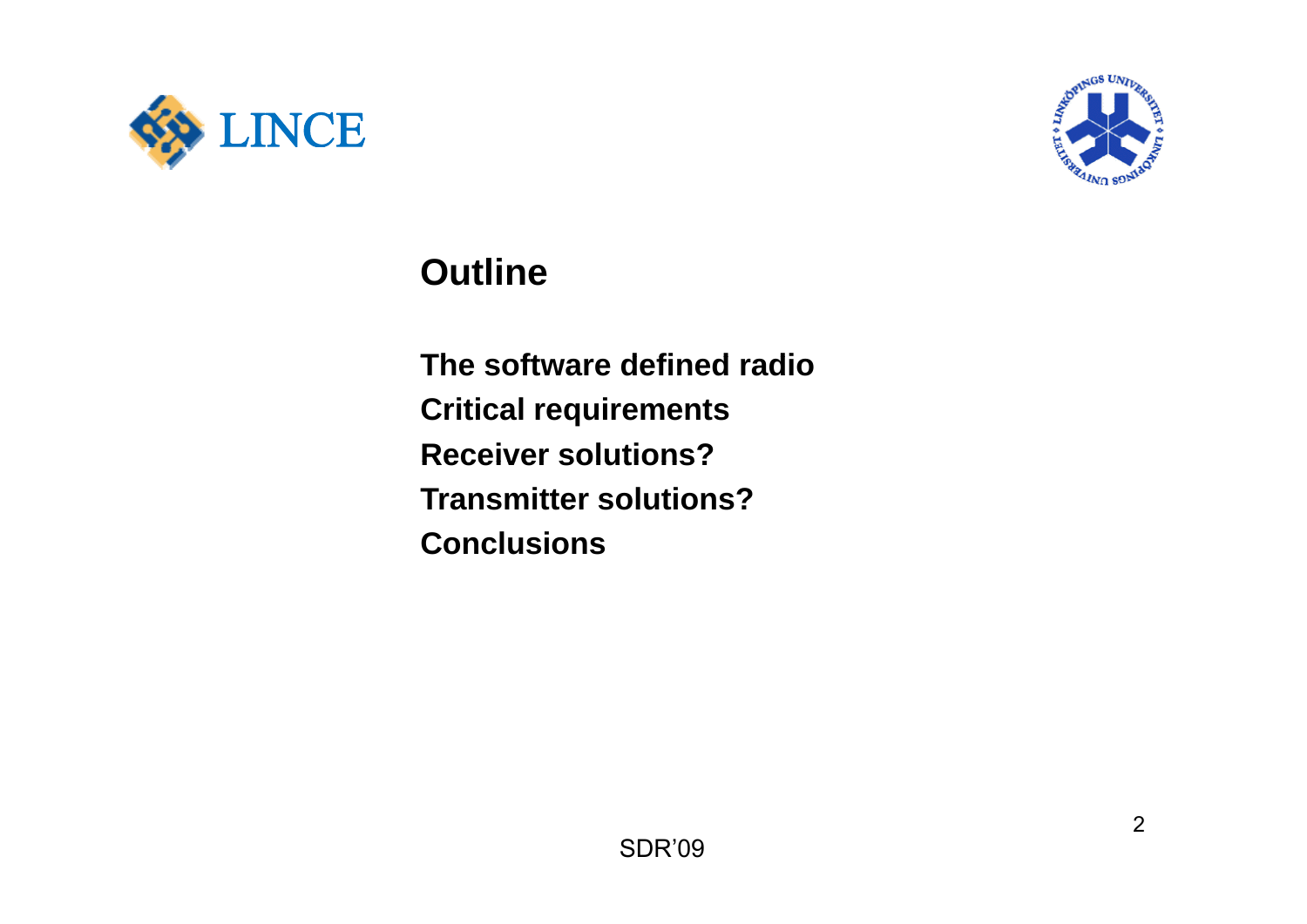



Software defined radio liberates radio-based services from chronic dependency on hard-wired characteristics including frequency band, channel bandwidth and channel coding.

(Joe Mitola, IEEE Communications Magazine, 2005)

Main motivation is that the number of wireless standardsand utilized bands increase continuously. And, future Cognitive radio etc.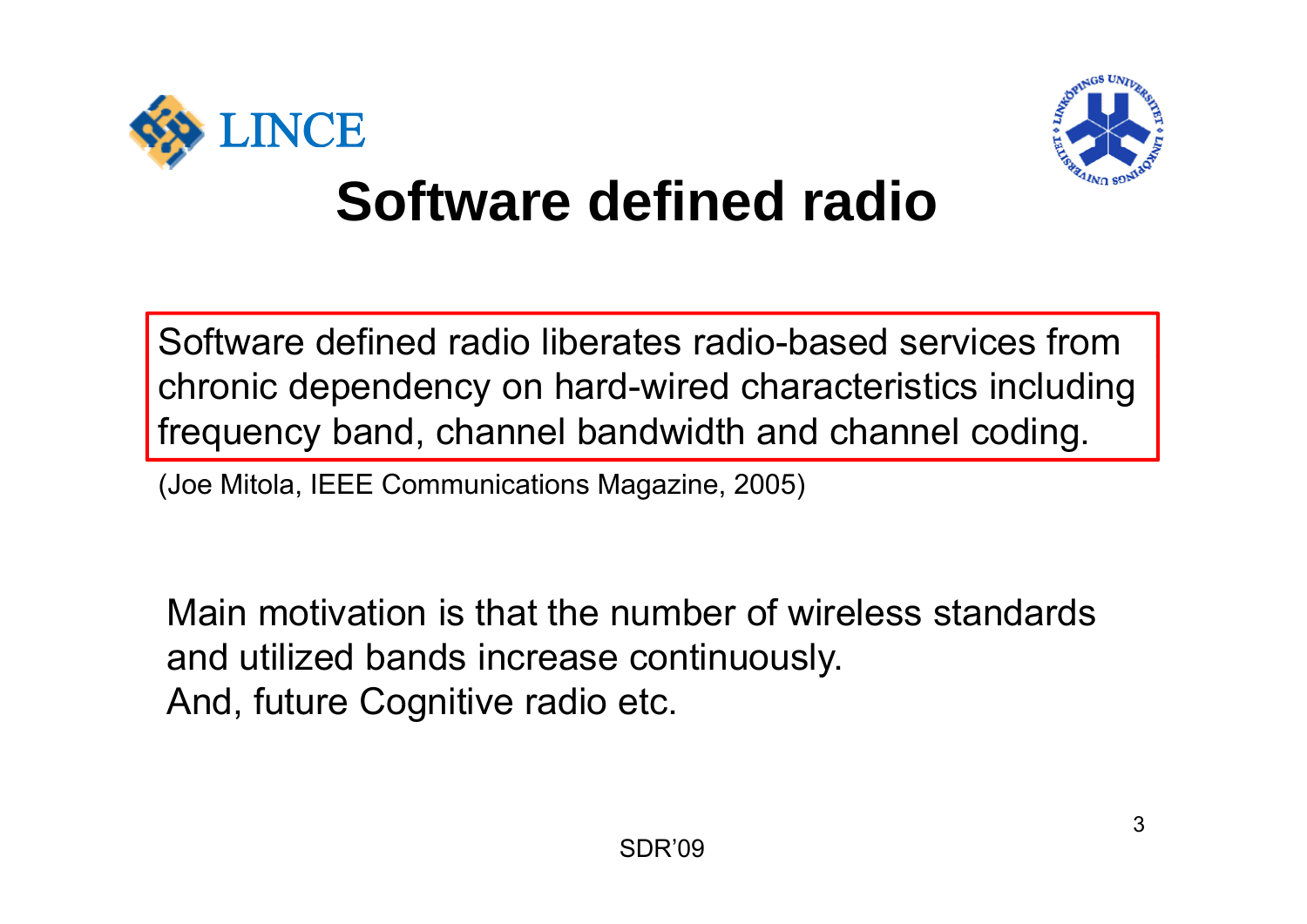



### **Typical needs:**

Consumer terminal (radio, TV, cell phone, WiFi, GPS) carrier 100MHz-6GHz, bandwidth 200kHz-20MHz

Consumer terminal (cell phone, WiFi, GPS) carrier 700MHz-6GHz, bandwidth 200kHz-20MHz (LTE only 698-2690 MHz)

Military, Security (blue light authorities) carrier 2MHz-2GHz, 70MHz-400MHz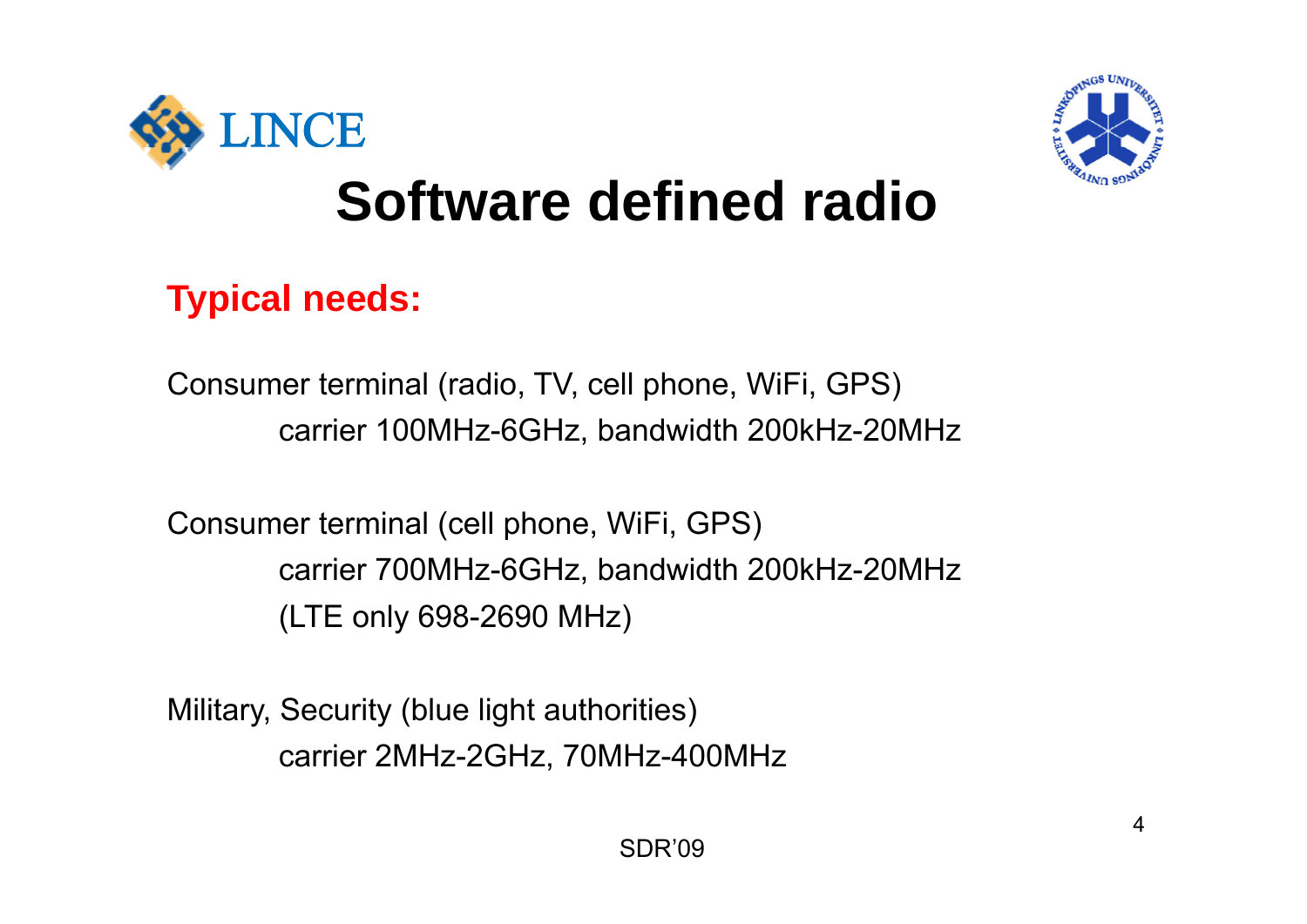



**Key Issue**

**Can this be done?**

**If h t t h l i il bl If so, what technologies are available and which are lacking?**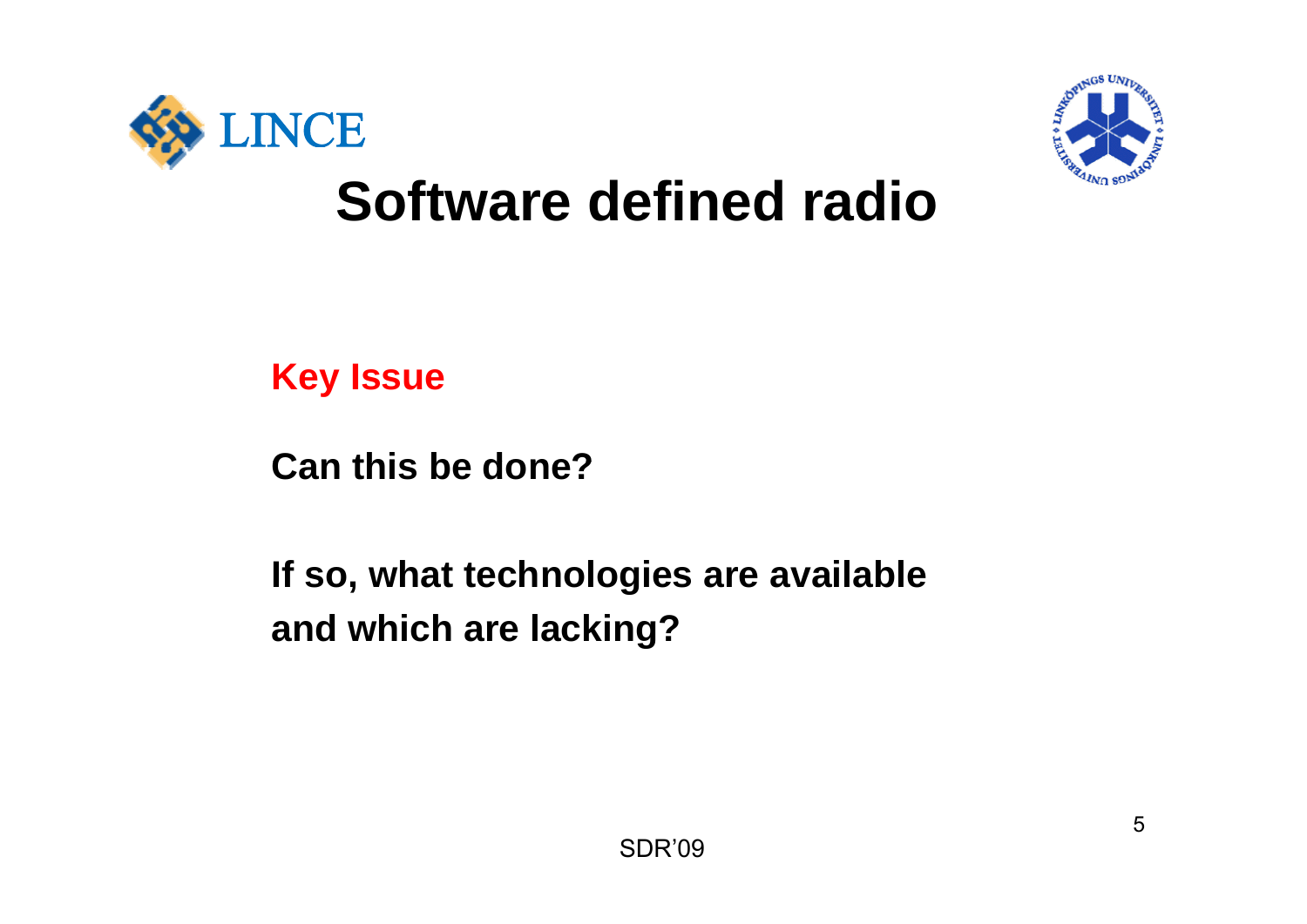



### **Generic hardware architecture**

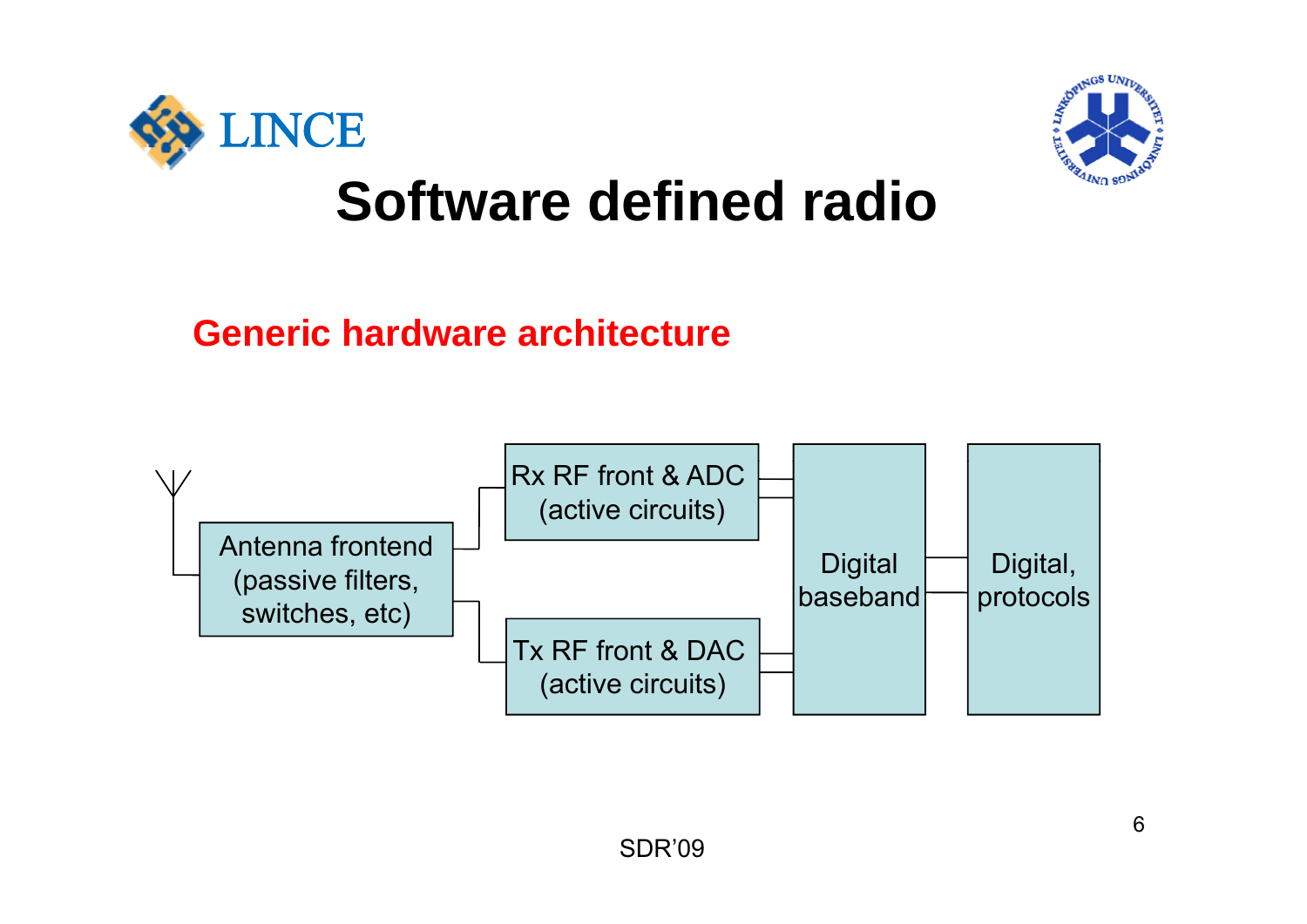



**What have we?**

**Digital, protocols– a lot! Runs on GPP**

**Digital baseband - OK. Runs on DSP/FPGA or appl. Spec. DSPs**

DSP/FPGA high power, application specific DSP low power (Nilsson)

**Receiver analog frontend – multiband technology exists Insufficient** 

**Receiver antenna frontend – multiband solutions lacking** (Except very high cost military)

Transmitter PA and antenna frontend – multiband solutions lacking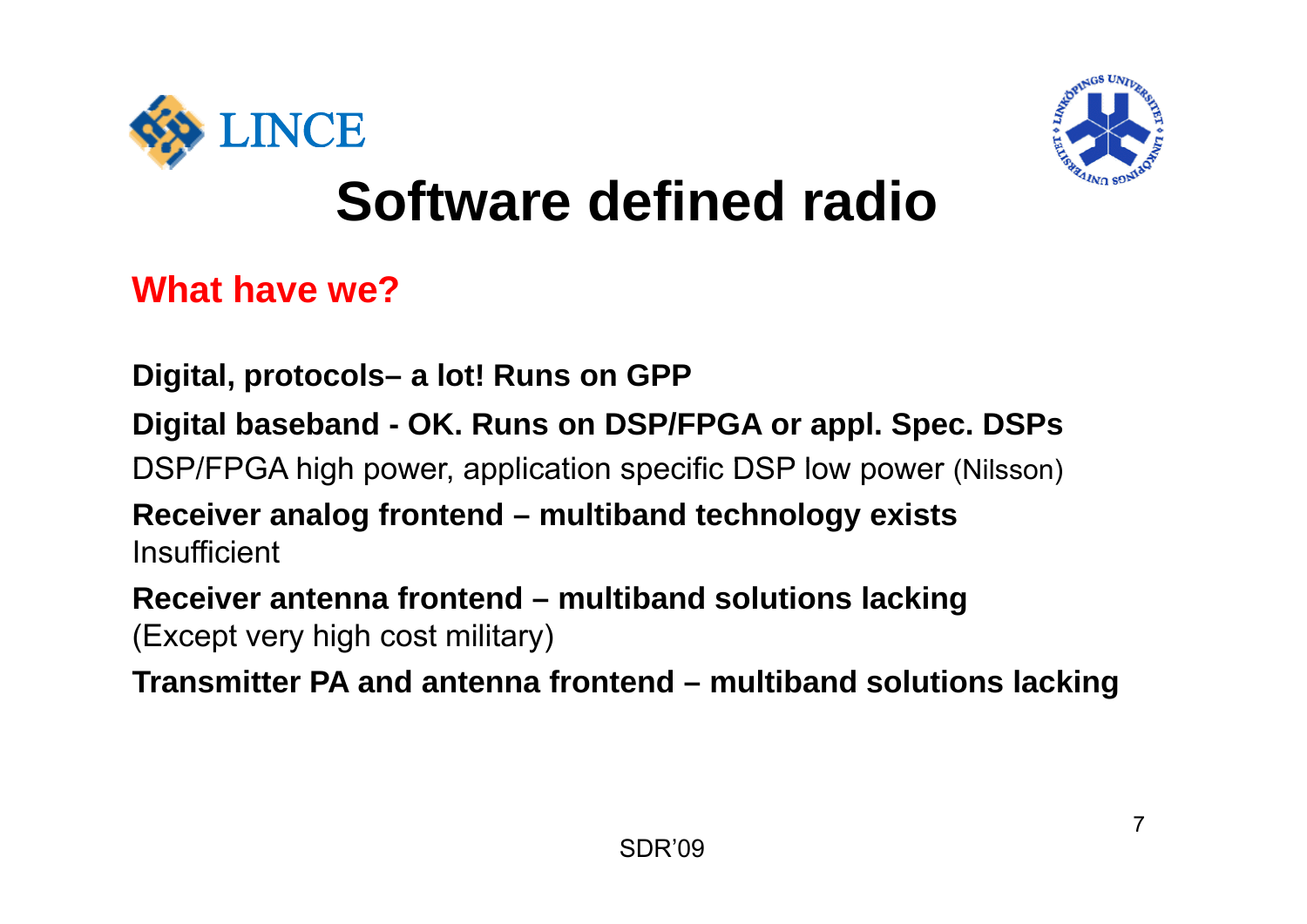



**What have we?**

**Digital, protocols– a lot! Runs on GPP**

**Digital baseband - OK. Runs on DSP/FPGA or appl. Spec. DSPs**

DSP/FPGA high power, application specific DSP low power

**Receiver analog frontend – multiband technology exists** Insufficient

**Receiver antenna frontend – multiband solutions lacking** (Except very high cost military)  $\bf{r}$  **i l PA little city. First, the**  $\bf{r}$  **is a little**  $\bf{r}$  **is a little function of**  $\bf{r}$ **Possibly a showstoppers Transmitter PWhy SO little efforts here?** solutions lacking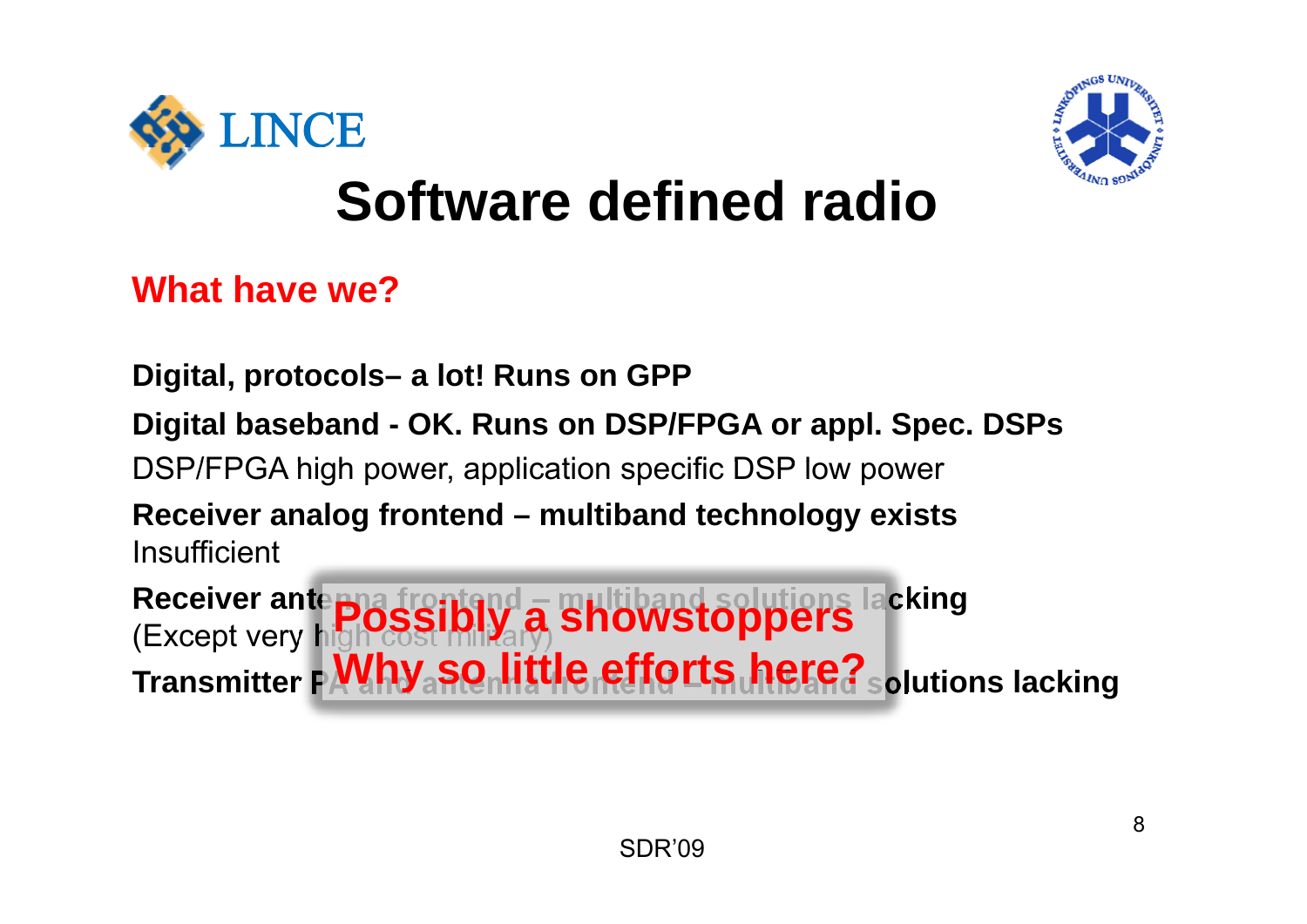



**Unfortunately, we must adapt to reality.** 

**Receiver:**

We need to receive a *weak signal* in presence of a *strong one* 

**Best sensitivity – adapt to thermal noise background**

**Unintentional disturber (broadcast, nearby client, …) Our own transmitterIntentional disturber (jammer)**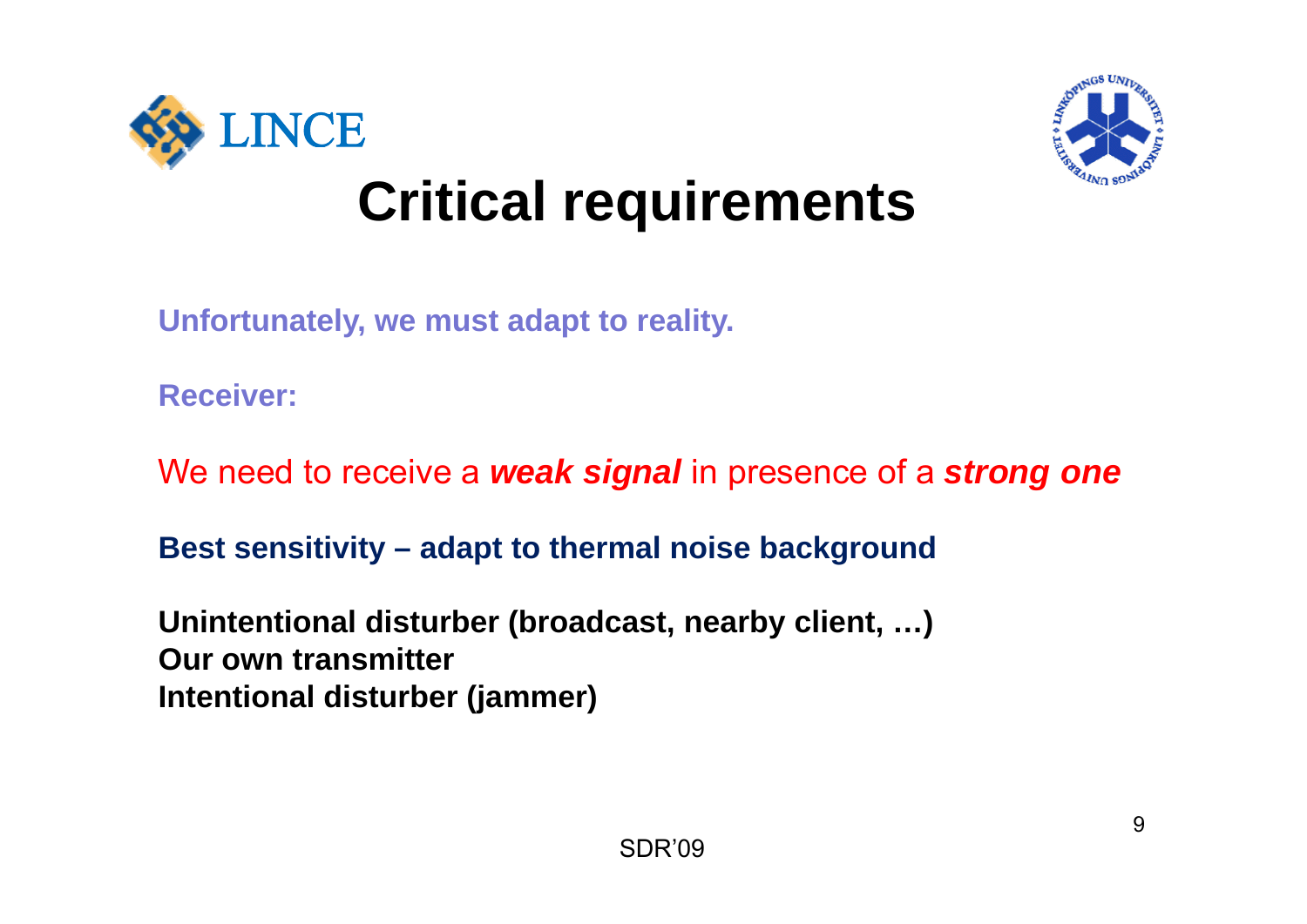



**A** disturber transmitting power P<sub>D</sub> at distance R with antenna gain G<sub>D</sub> **give a received (blocker) power in receiver with antenna gain Gr:**

$$
P_B = \frac{\lambda^2}{16\pi R^2} G_D G_r P_D
$$

Where  $\lambda$  is the wavelength ( $\lambda$ =c/f $_{\rm c}$ ).

**A** blocker of power P<sub>B</sub> gives a peak-to-peak voltage over R<sub>0</sub>=50Ω of

$$
V_{p-p} = \sqrt{8P_{B}R_{0}}
$$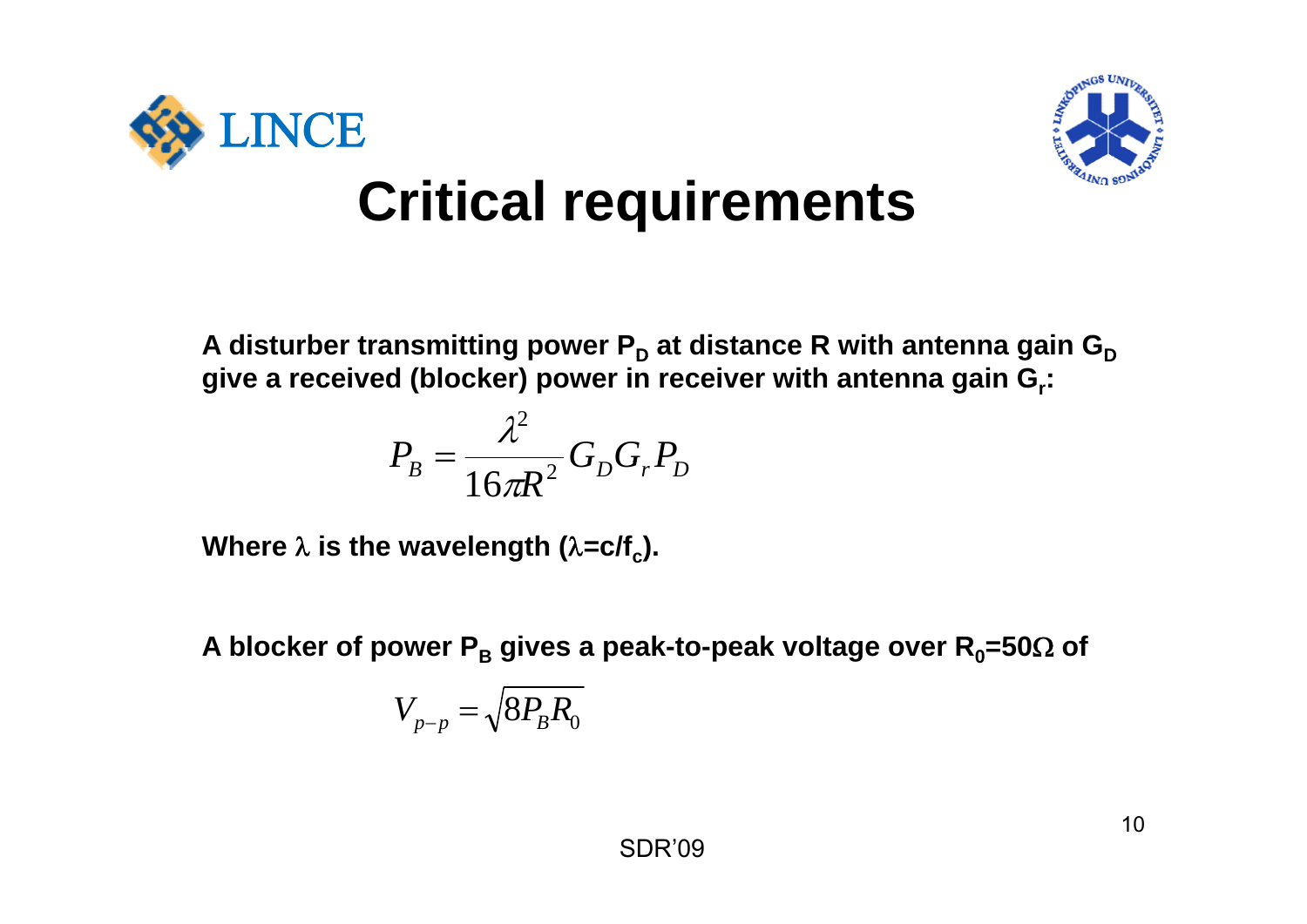



**Best sensitivity – environmental noise at ambient temperature:**

Noise spectral density:  $\quad S_{\,N}^{} = kT$ 

**With a channel bandwidth of B, we require a dynamic range of:**

$$
DR = \frac{P_B}{S_N B}
$$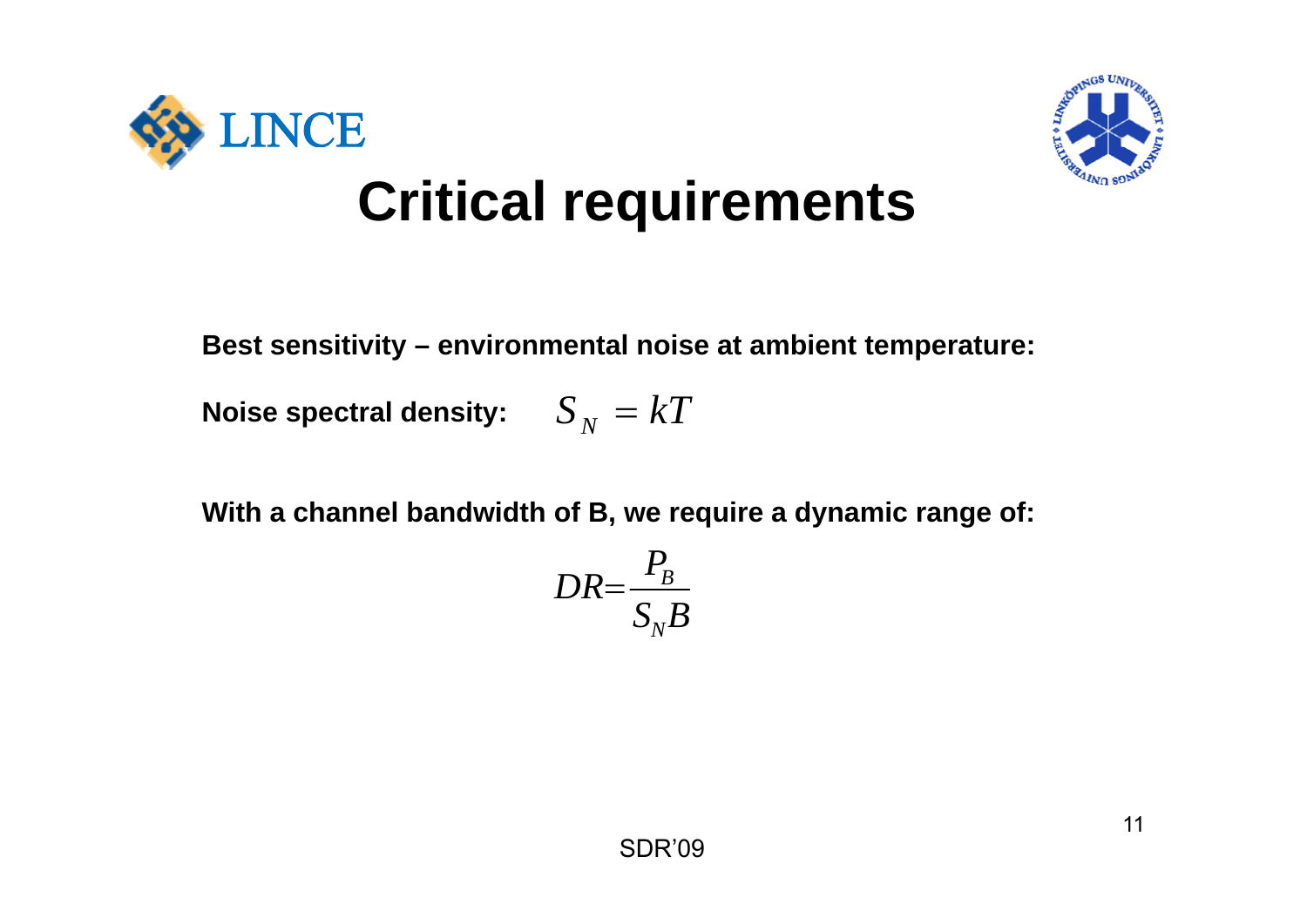



**This can be expressed as a ADC requirement of** (quantization noise = thermal noise; f<sub>s</sub> sampling rate, n bits):

$$
f_s 2^{2n} = \frac{4 P_B}{3 kT}
$$

**Theory of ADC power consumption estimates ADC power to about**  30P<sub>s</sub>, where P<sub>s</sub> is the power needed to sample the signal (Sundström):

$$
P_{\rm S} = 24kT f_{\rm S} 2^{2n} = 32P_{\rm B}
$$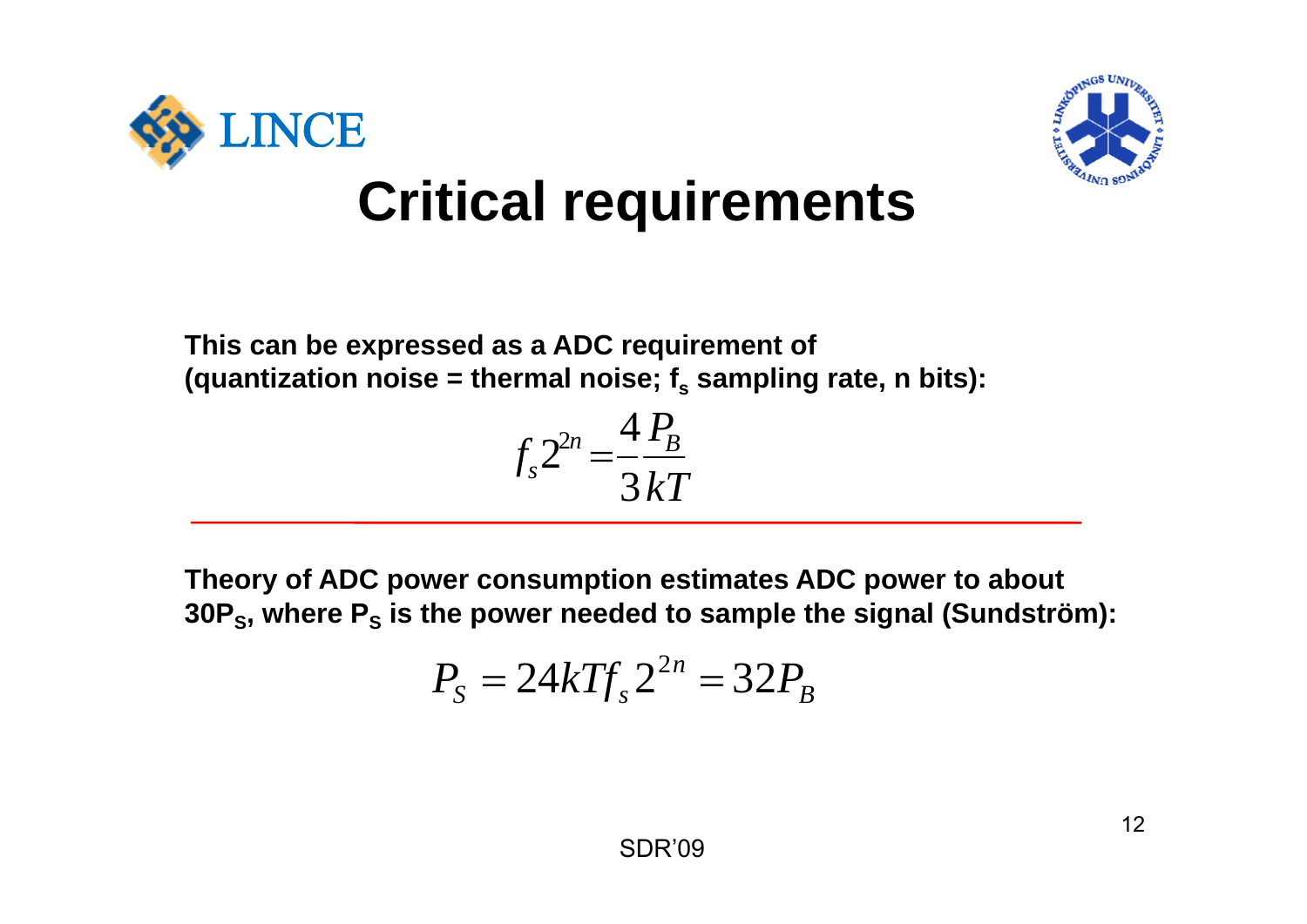



#### **We need to understand blocker power levels in practice blocker**

Direct measurements

Estimations for specific transmitters

Own transmitter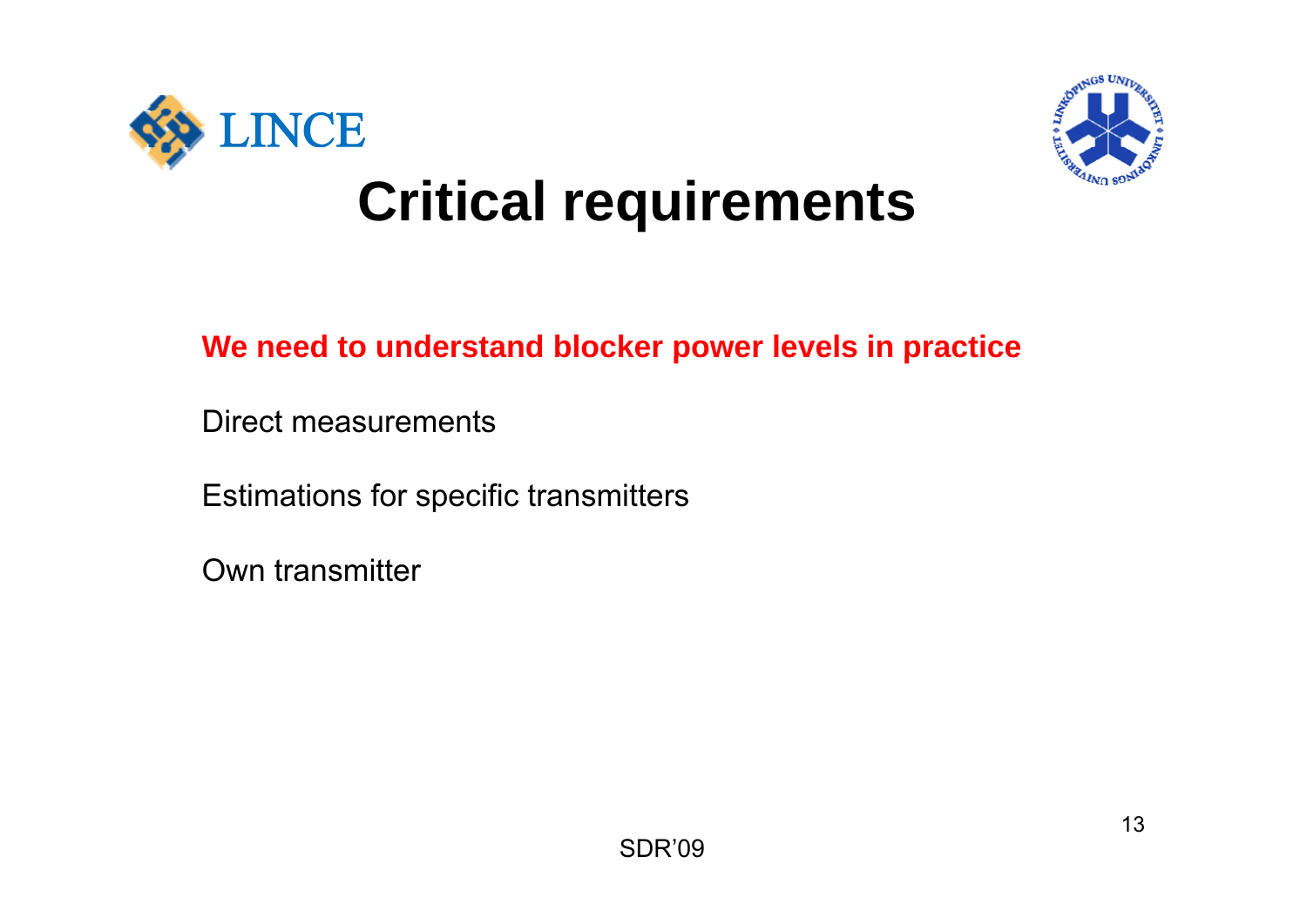





#### Measured background

Examples of Spectrum Occupancy measurements (Ellingson 2005) Max power about -12dBm. Above 1GHz frequencies -30dBm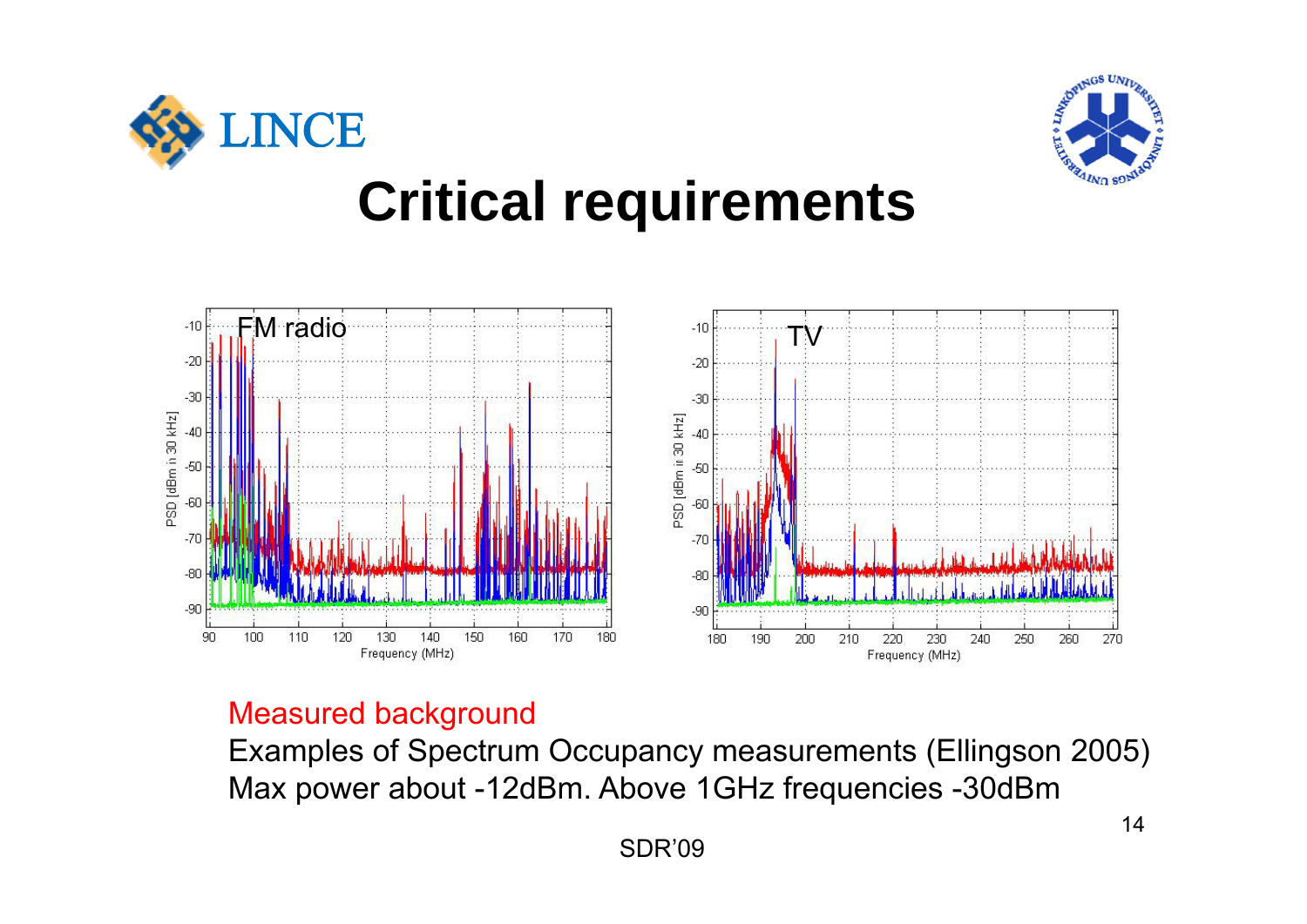

#### Specific transmitters

Estimated power levels from specific transmitters  $\qquad \qquad p\ =\ \frac{\lambda^2}{2}$ 

$$
P_B = \frac{\lambda^2}{16\pi R^2} G_D G_r P_D
$$

|                     | $f_c$ , MHz | R, m                  | $P_T$ , W | $G_T$ , dBi    | $P_{B}$ , dBm |
|---------------------|-------------|-----------------------|-----------|----------------|---------------|
| <b>VHF</b>          | 70          | 3                     | 10        | $\overline{2}$ | 30            |
| Tetra               | 400         | 3                     | 25        | $\overline{2}$ | 19            |
| FM broadcast        | 90          | 300                   | 50,000    | $-20$          | 3             |
| TV broadcast        | 400         | 300                   | 50,000    | $-20$          | $-10$         |
| GSM basest.         | 900         | 30                    | 100       | $-20$          | $-24$         |
| <b>GSM</b> terminal | 900         | 2                     |           | 2              | 1.5           |
| WLAN                | 2400        | $\mathcal{D}_{\cdot}$ |           | $\overline{2}$ | -7            |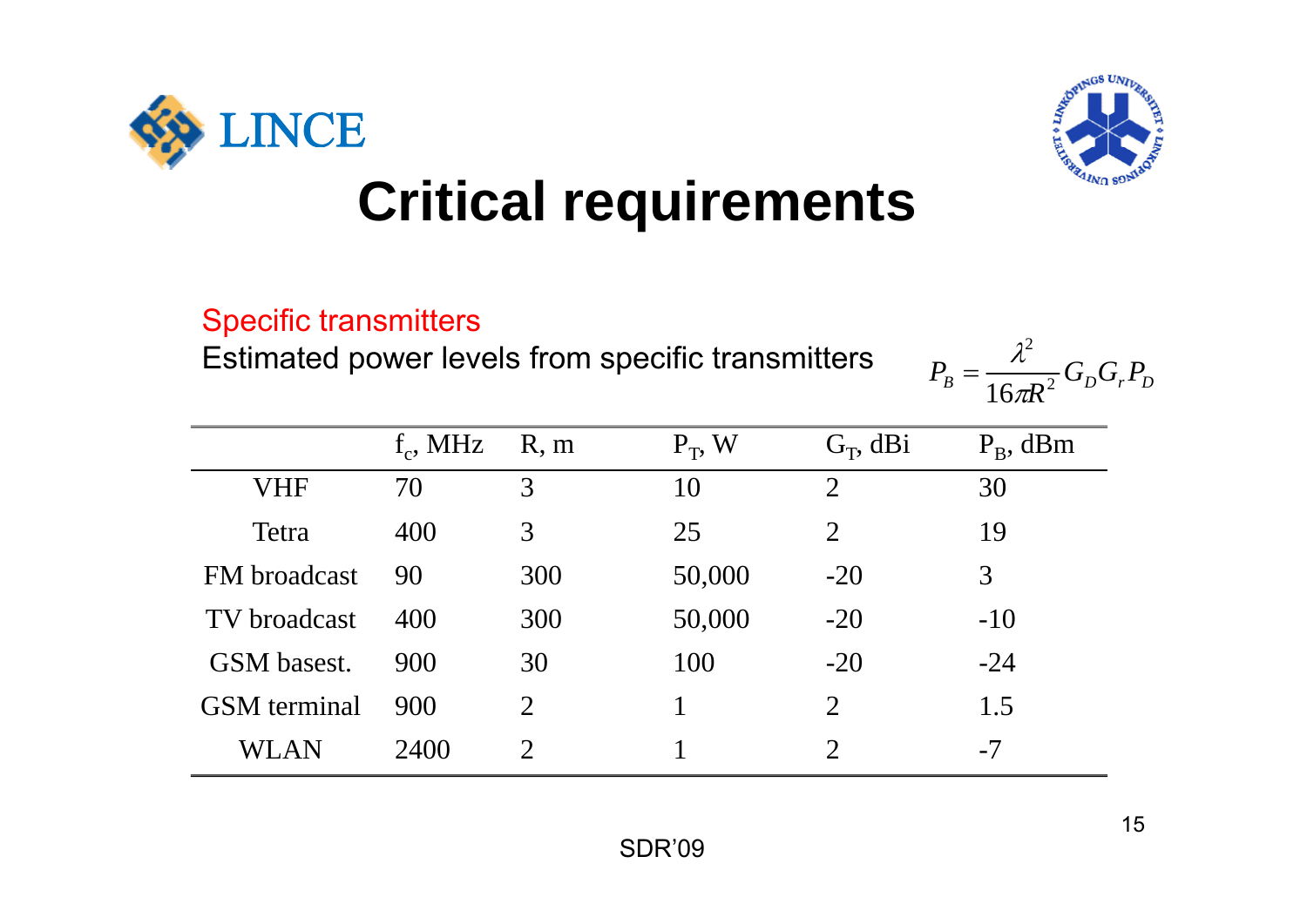



**Own transmitter (FDD)**

**Example 3G mobile, 26dBm, if same antenna P<sub>B</sub>=26dBm**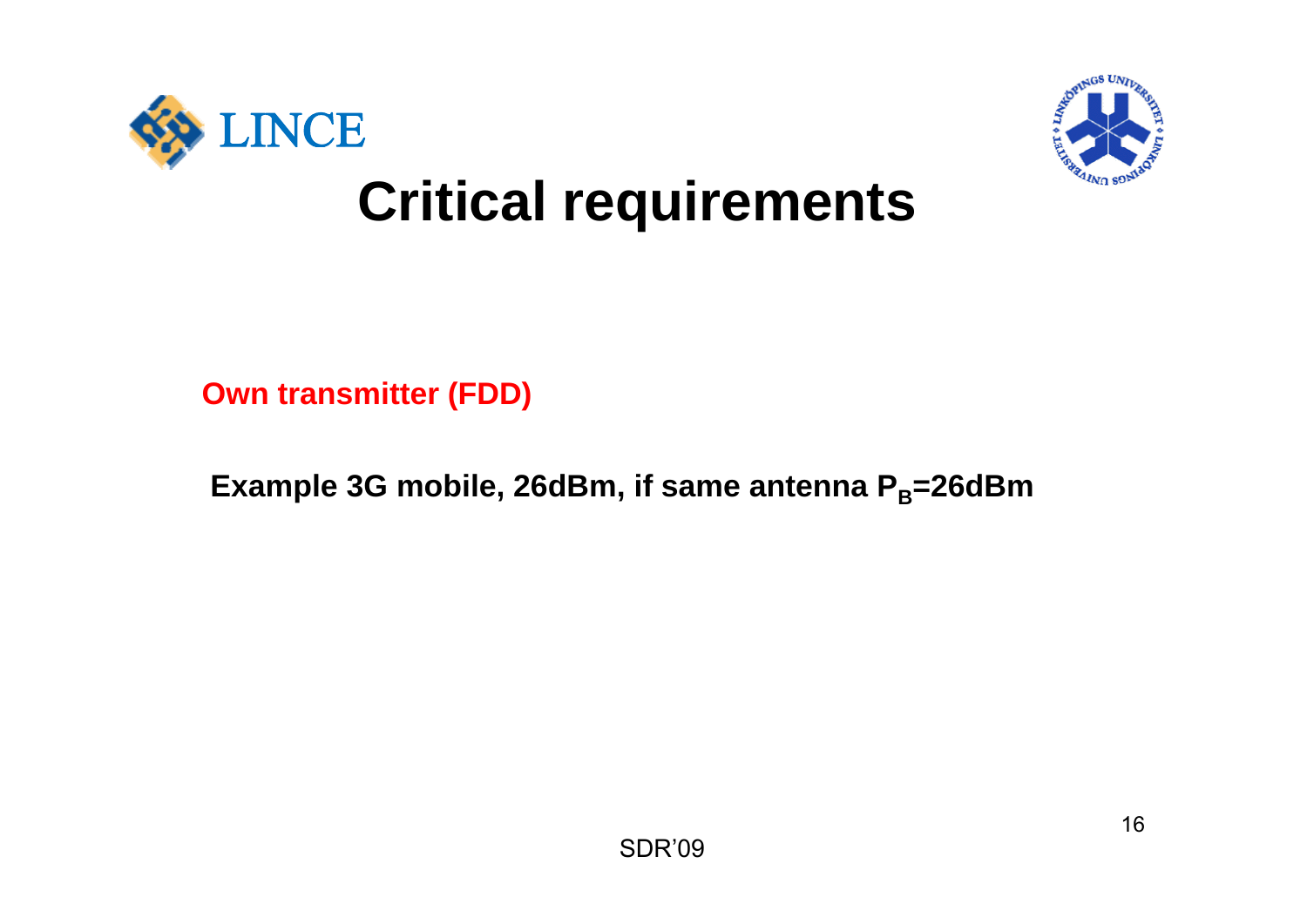



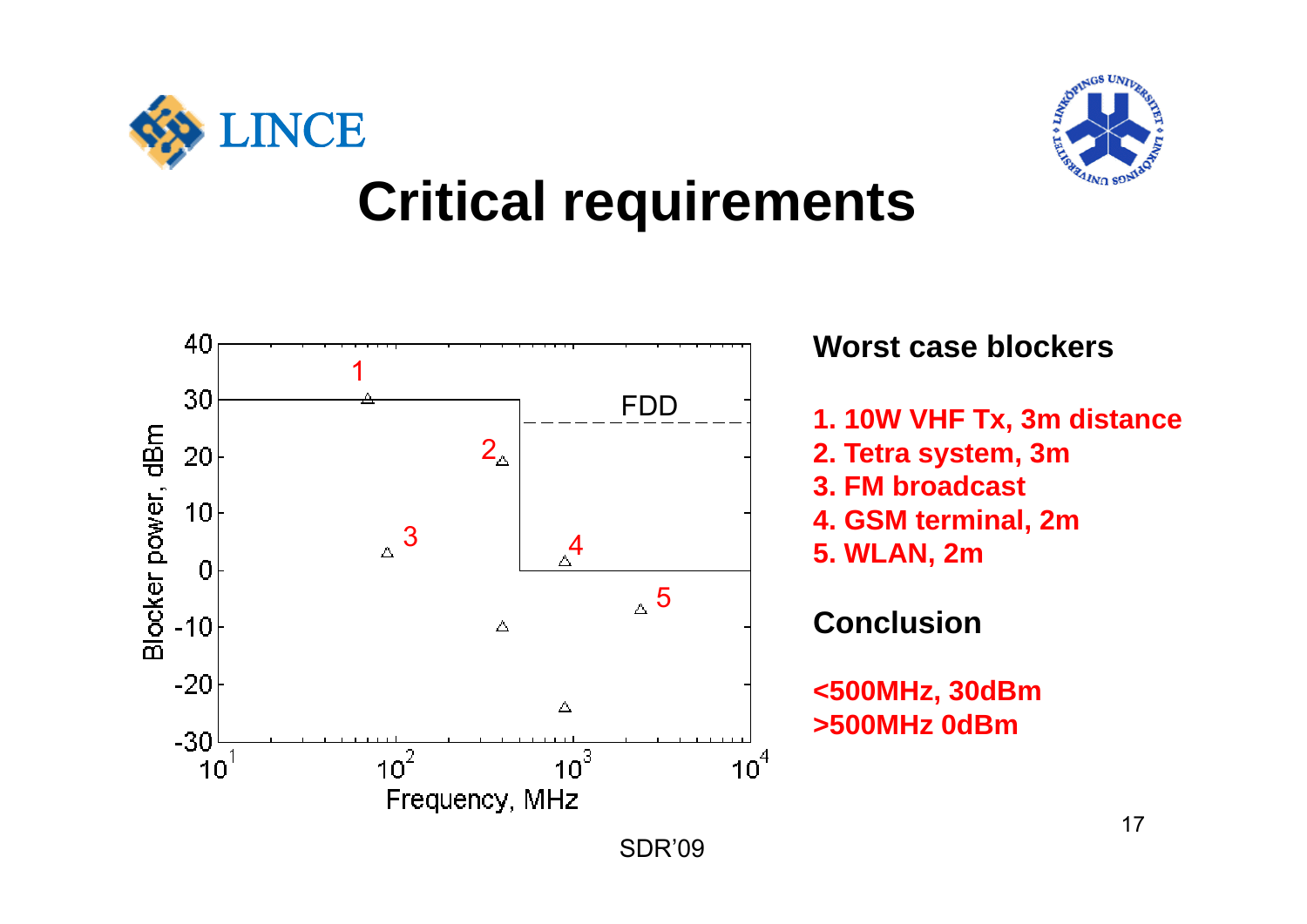



#### **Consequences**

| <b>Blocker</b> | Voltage p-p | <b>ADC power</b> |
|----------------|-------------|------------------|
| 1mW (0dBm)     | 0.63V       | 0.96W            |
| 1W (30dBm)     | <b>20V</b>  | 960W             |

We can hardly accept more than ~1mW at ADC (ADC power) We can hardly accept more than  $~1$ mW by receiver electronics (voltage)

### **This may be a show-stopper**

Is any other contribution at this conference addressing this issue?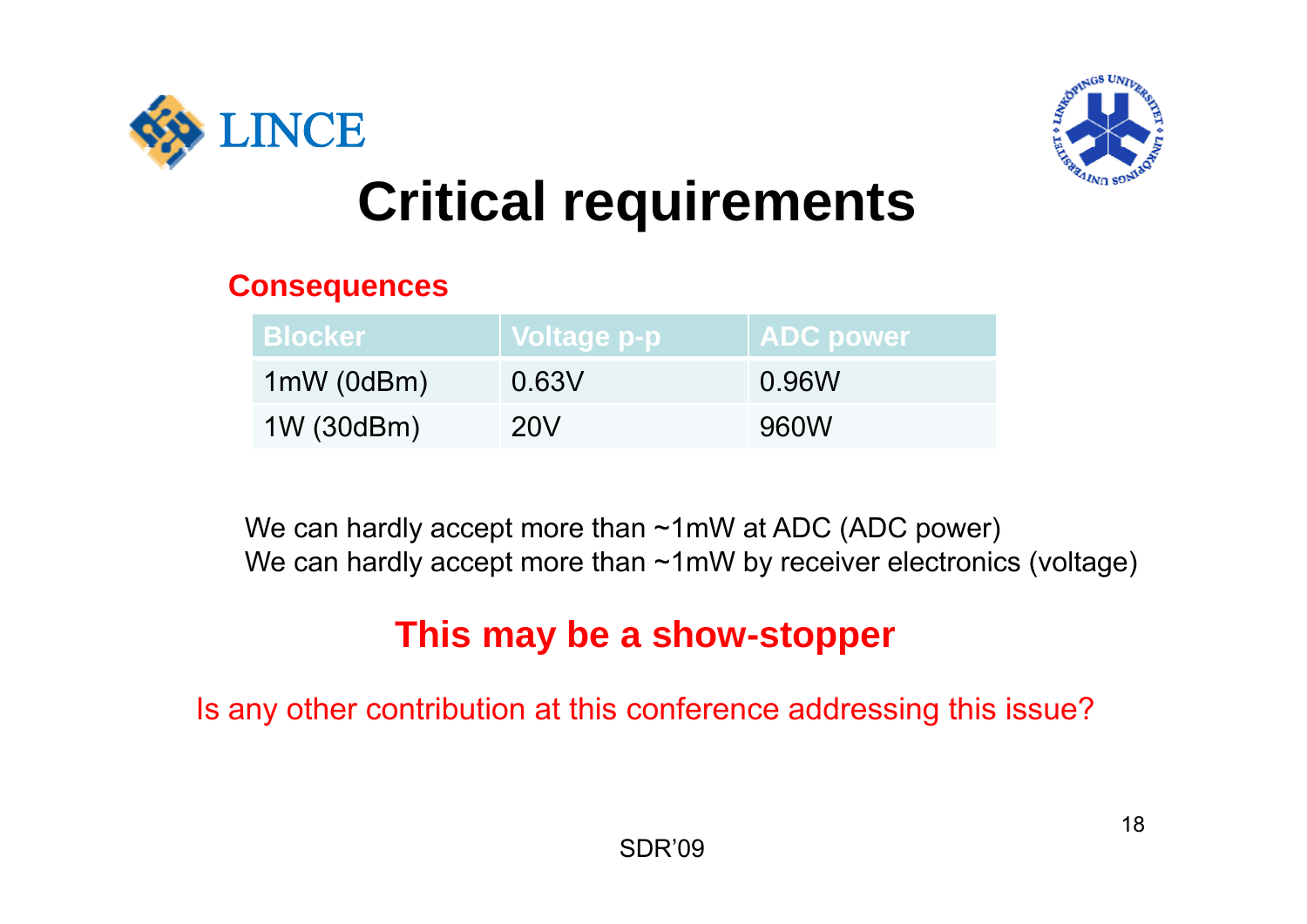



**Transmitter:**

**High power, 300mW – 30W, requires voltages of 11-110V @50** May require special technology (except possibly 300mW )

**Low spurious content**

**High efficiency** Particularly tough at advanced modulation (including non-constant envelope)

### **Not availible for wide frequency ranges**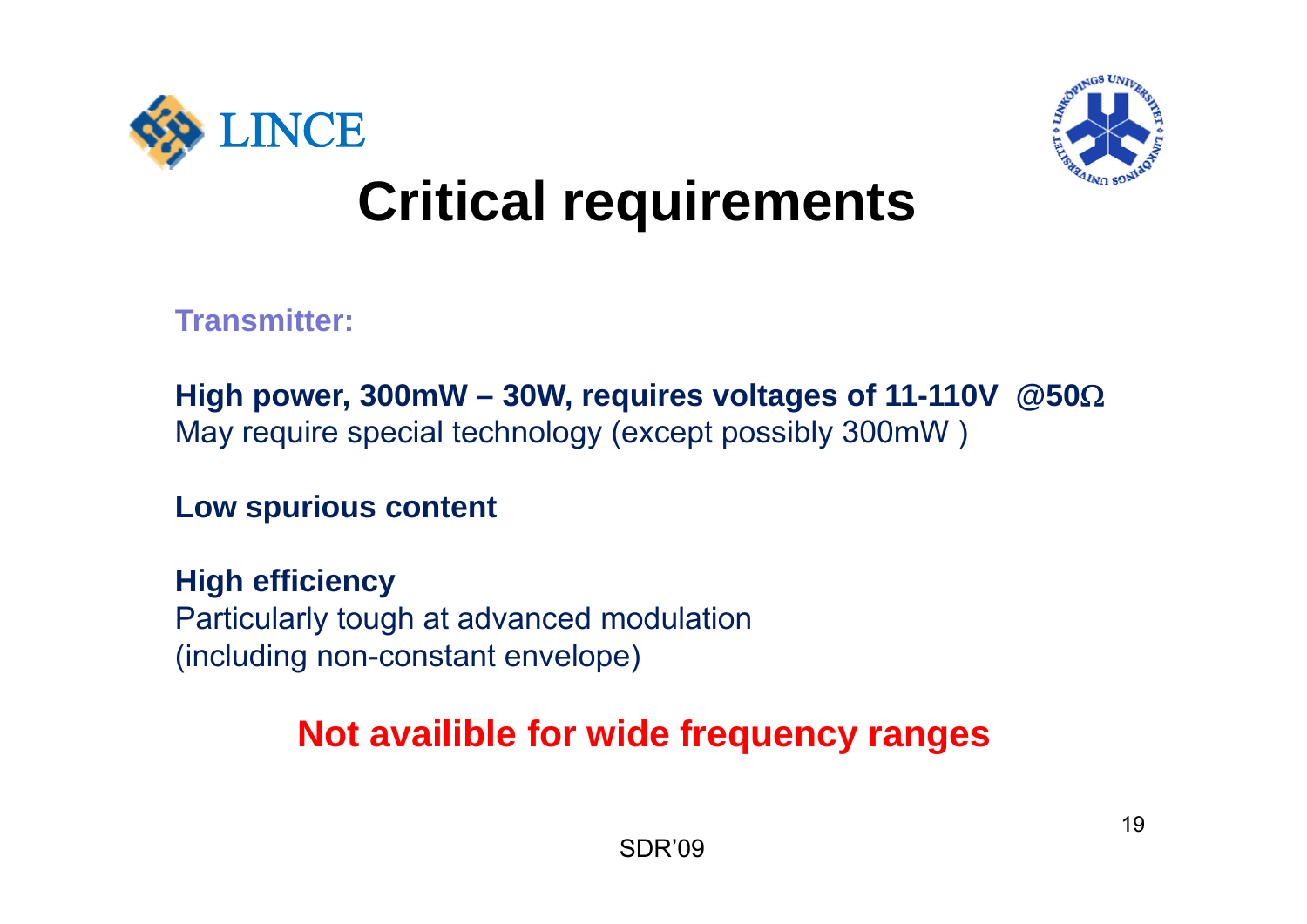



**Very wide frequency range No passive filters in Passive tunable filters not availible**

 $f$ *tontend* preferred

**If not possible – we need tunable passive filters or filter banks**

**So, what is possible?**

**For blocker < 1mW maybe no passive filters possible**

**For blocker > 1mW passive filters mandatory**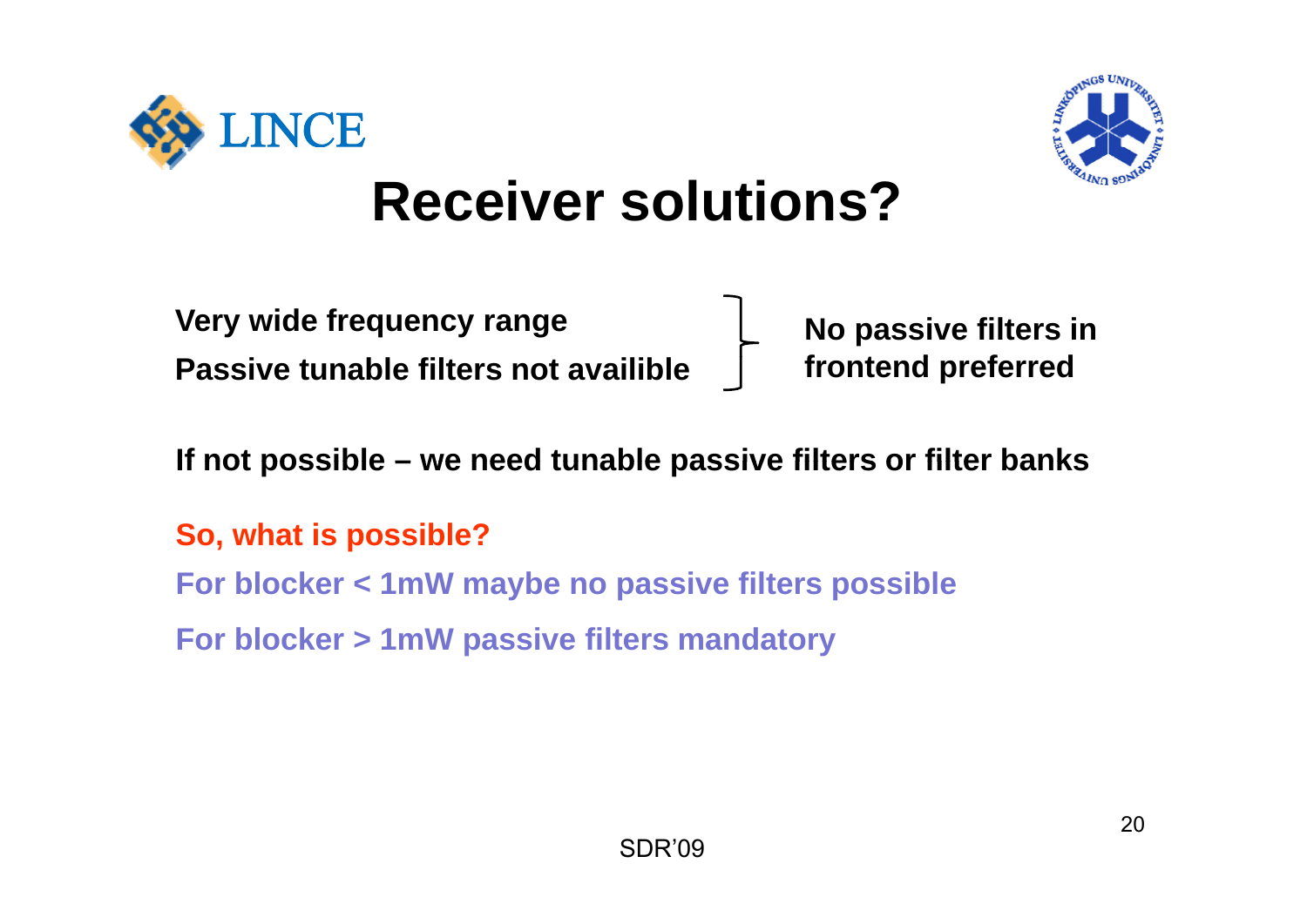



**Blockers > 1mWMUST be stopped here NEED passive RF filters** *unflexible <500MHz; FDD systems T bl RF filtTunable* 

 **Blockers ~1mWStopped in digital baseband OR in analog baseband >500MHz, no FDD Fixed (all bands) RF filter** 

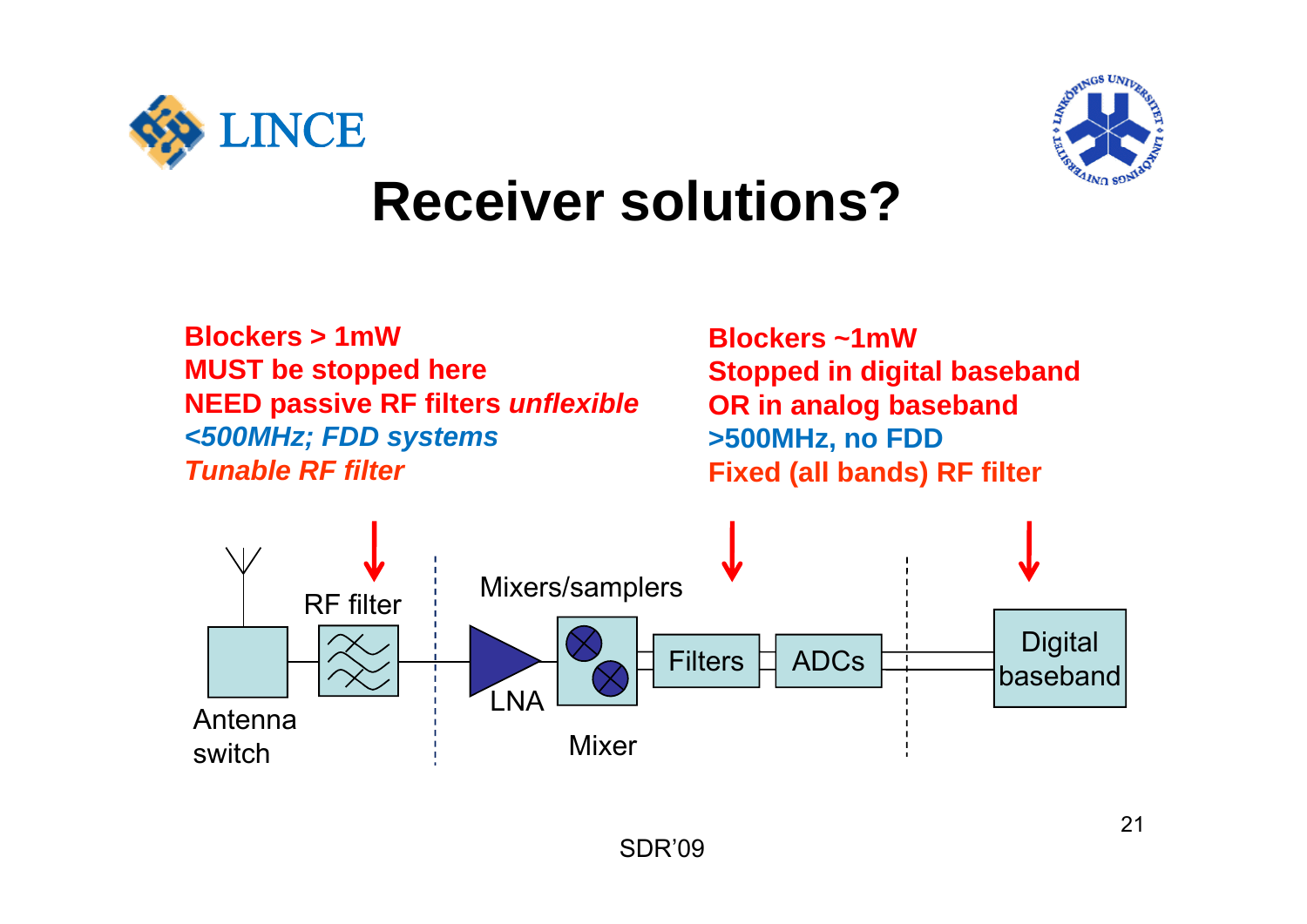





1dBm blocker at ADC: We can choose f<sub>s</sub>=100MHz gives n=16 **( y commercially available, eg. 160MS/s 16b 1.45W). Narrow IF and baseband may remove blockers; much relaxed ADC**

**Similar solutions are available as TV receivers** 50-900MHz, single chip complete receiver, ~1W (but P<sub>в</sub><-10dBm)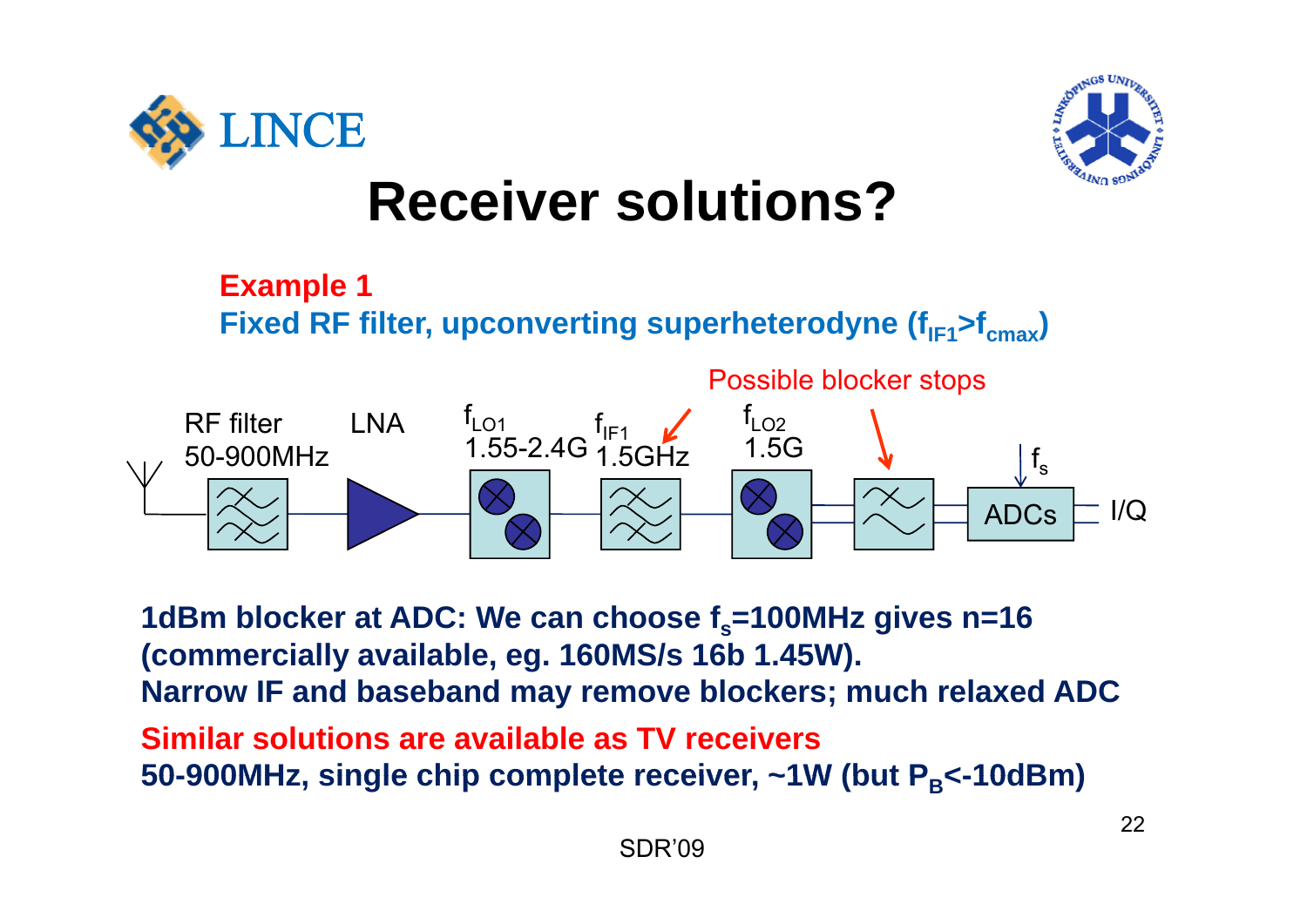



#### **Example 2**

#### **Fixed RF filter, high compression point LNA+mixer**



Gain to be supplied by low-pass filter or ADC Note, LNA *and* mixer *and* ADC must have low noise figure! No solution at hand, but promising research (Rodriguez, Ahsan)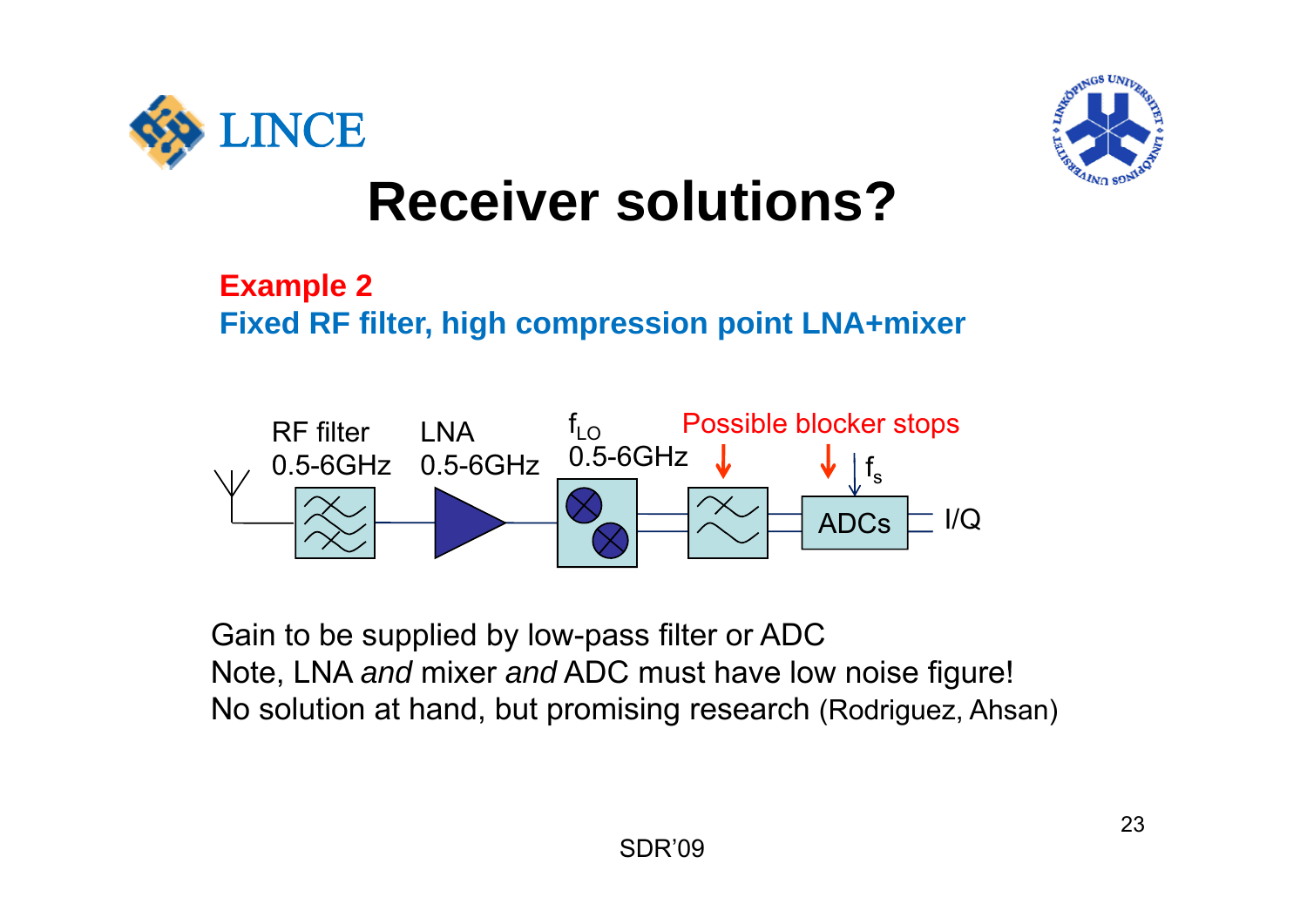





Need narrow band passive RF filters at input. Requirements: 1W blocker power Blocker offset frequency ~6% (military spec., CDMA FDD spec.)

Need >30dB attenuation at 6% frequency offset 30dB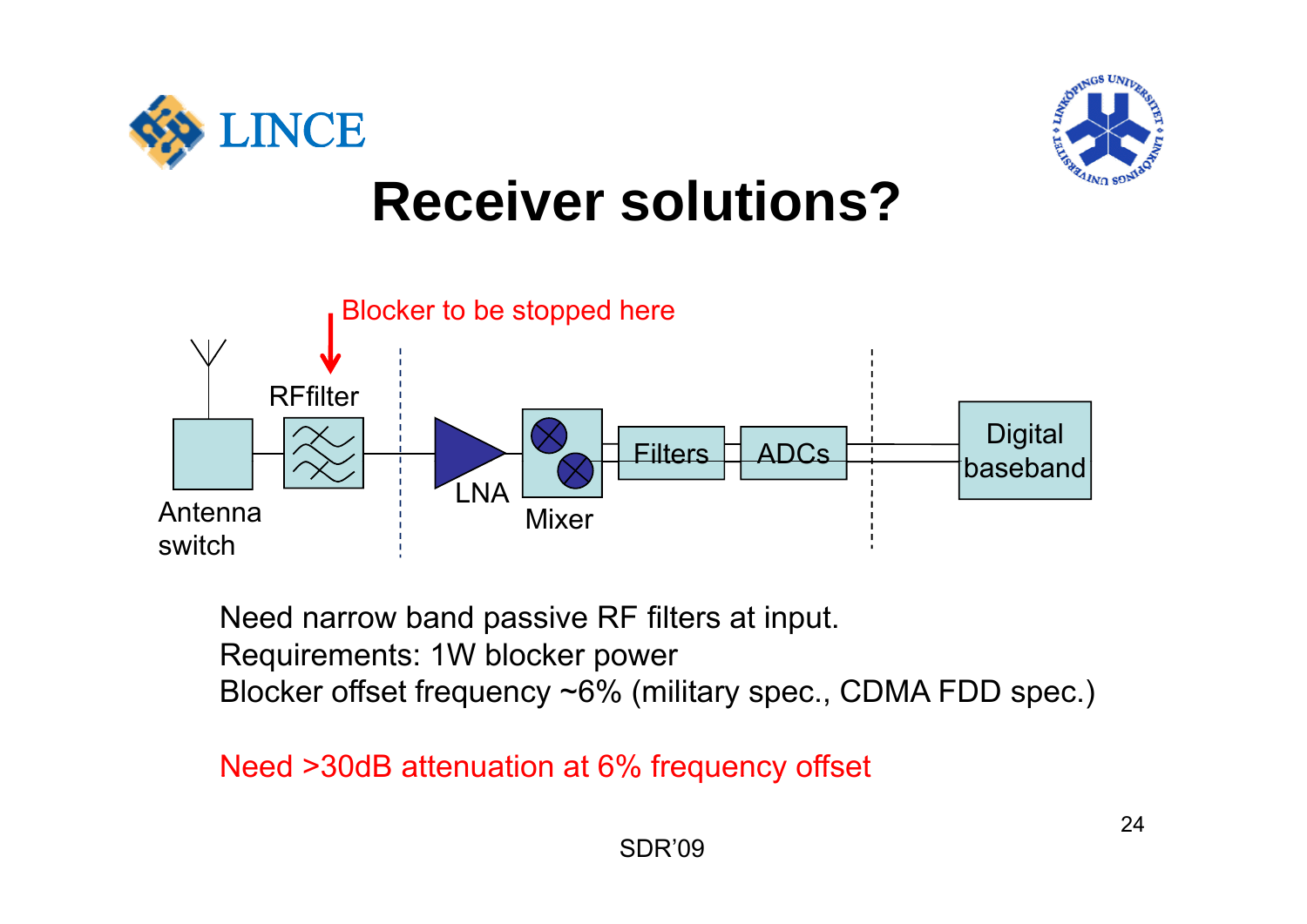



#### **Filter solutions**

#### **Filter bank**

Each filter 3% bandwidth and 3% allocated for slope. Requires 24 filters/octave. 100MHz-6GHz requires144 filters.





a) Fixed filter bank, 24 filters/octave

b) Tunable filter bank, 1 filter/octave

#### **Tunable filters**

1% bandwidth and 30dB attenuation at 6% requires second<br>order.

1 octave tuning range 100MHz-6GHz requires 6 filters.

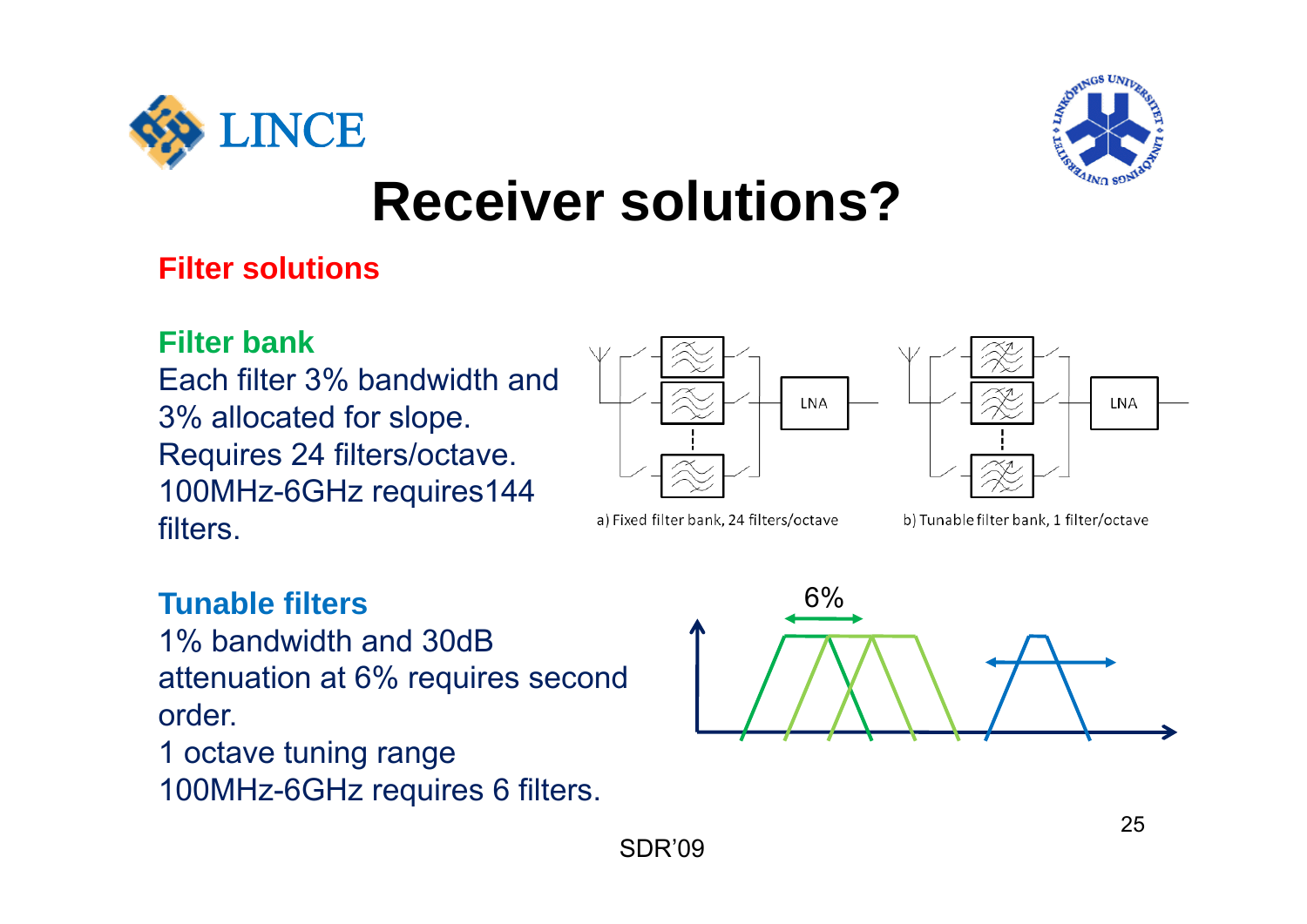

**Filter candidates - Filter banks**

#### **Bulk acoustic wave filters (BAW, FBAR)**

Presently used in mobile phones Good performance, small size (100 $\mu$ m) Unsuitable for frequencies below 500MHz Unclear how to fabricate 144 different frequencies High loss in switches

#### **MEMS resonators**

Good performance, small size  $(30-300\mu m)$ High impedances  $(\geq k\Omega)$ Insufficient linearity IIP $_{3}$ <20dBm



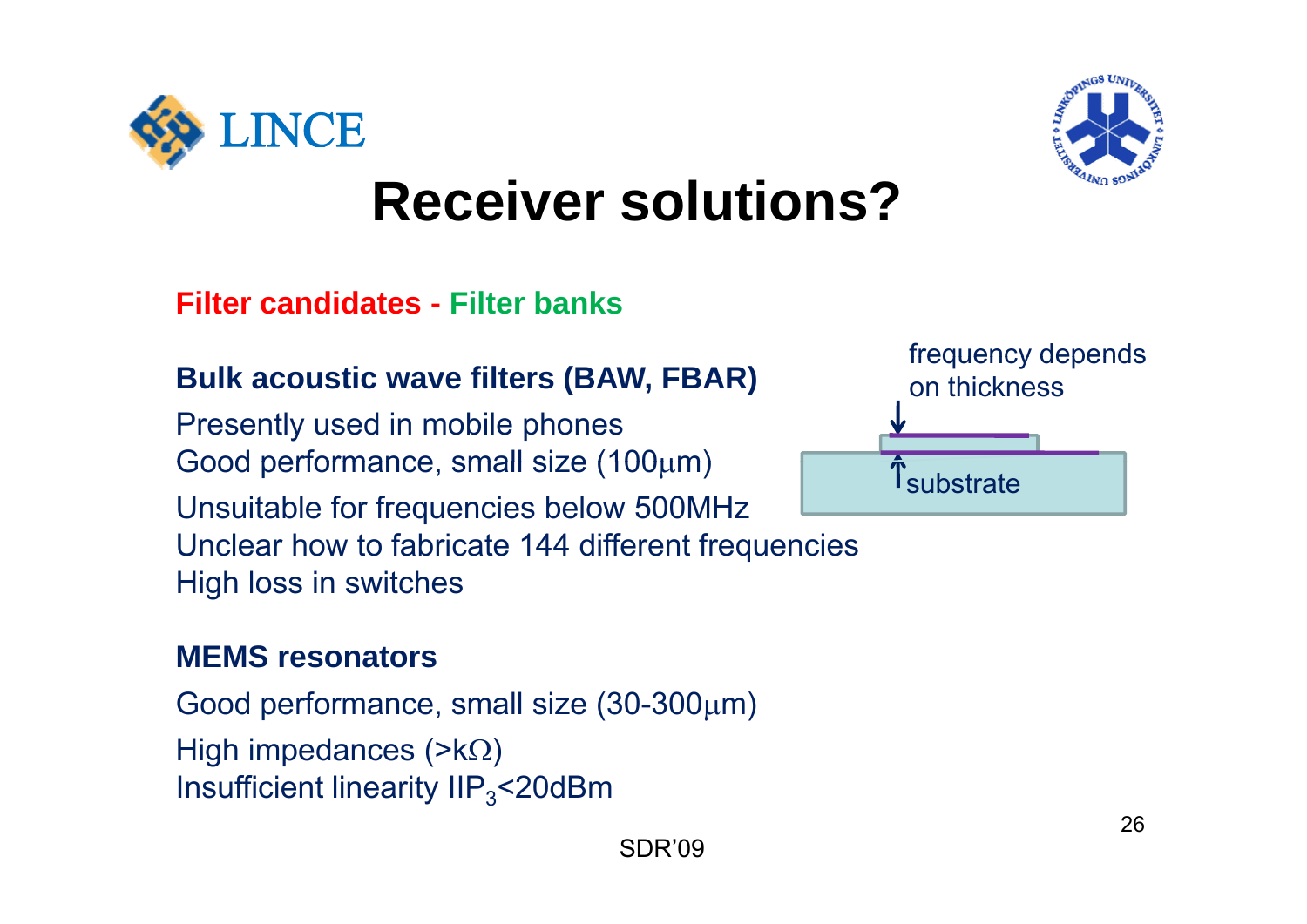



**Filter candidates – Tunable filters**

#### **Electromagnetic resonators with paraelectric varactor**

Commercially available (for antenna tuning) Sufficient performance.

Relatively large (10-20mm) 10-100V tuning voltage

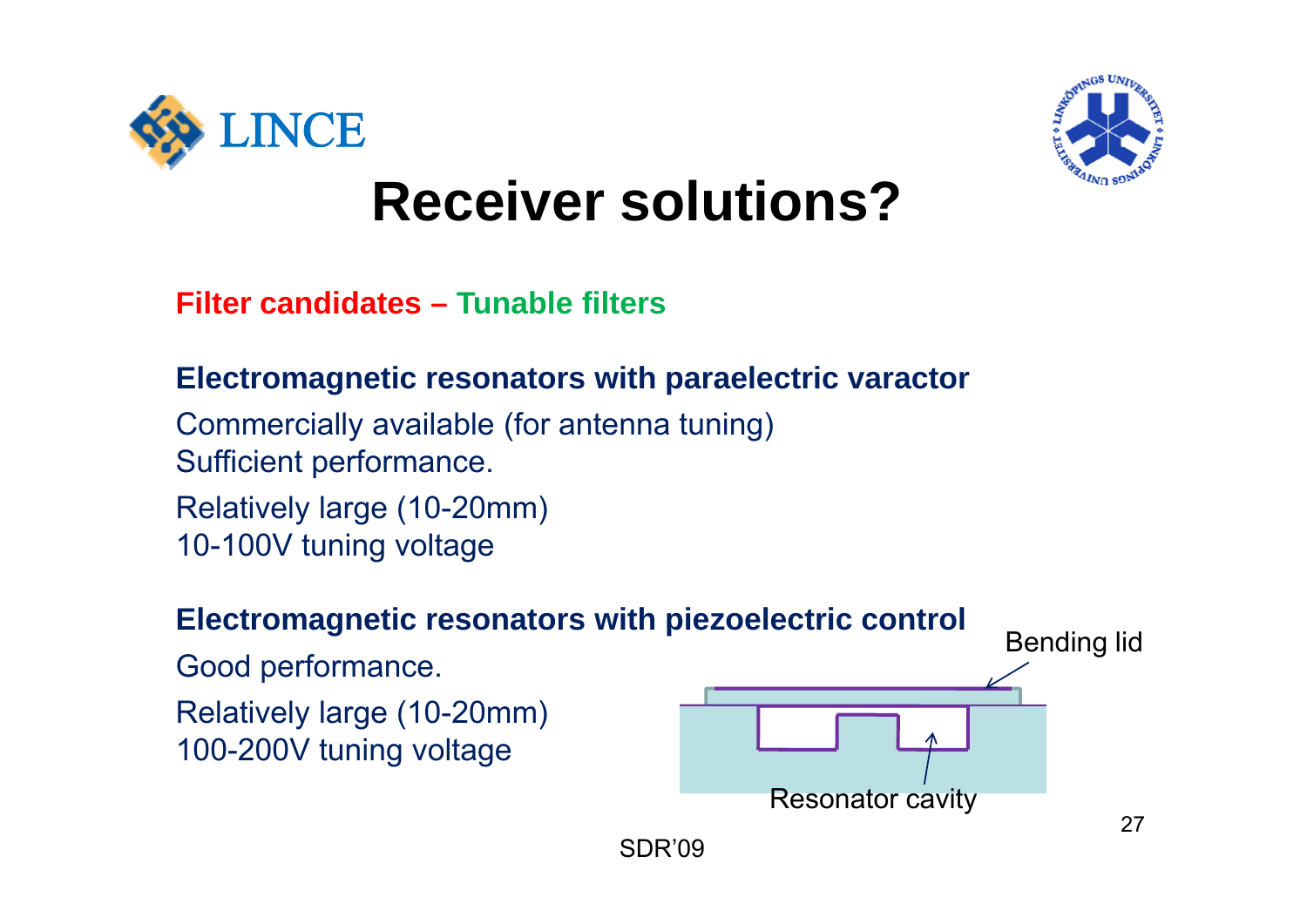



**Conclusions narrow filters**

To manage high blocking powers we need passive filters

### **Filter banks require very many filters many**

A tentatively possible solution is BAW filters

**Tunable filters need much fewer filters but they are larger filters,** 

Tentative solutions are electromagnetic resonators based on paraelectric varactors orpiezoelectrically activated mechanical tuning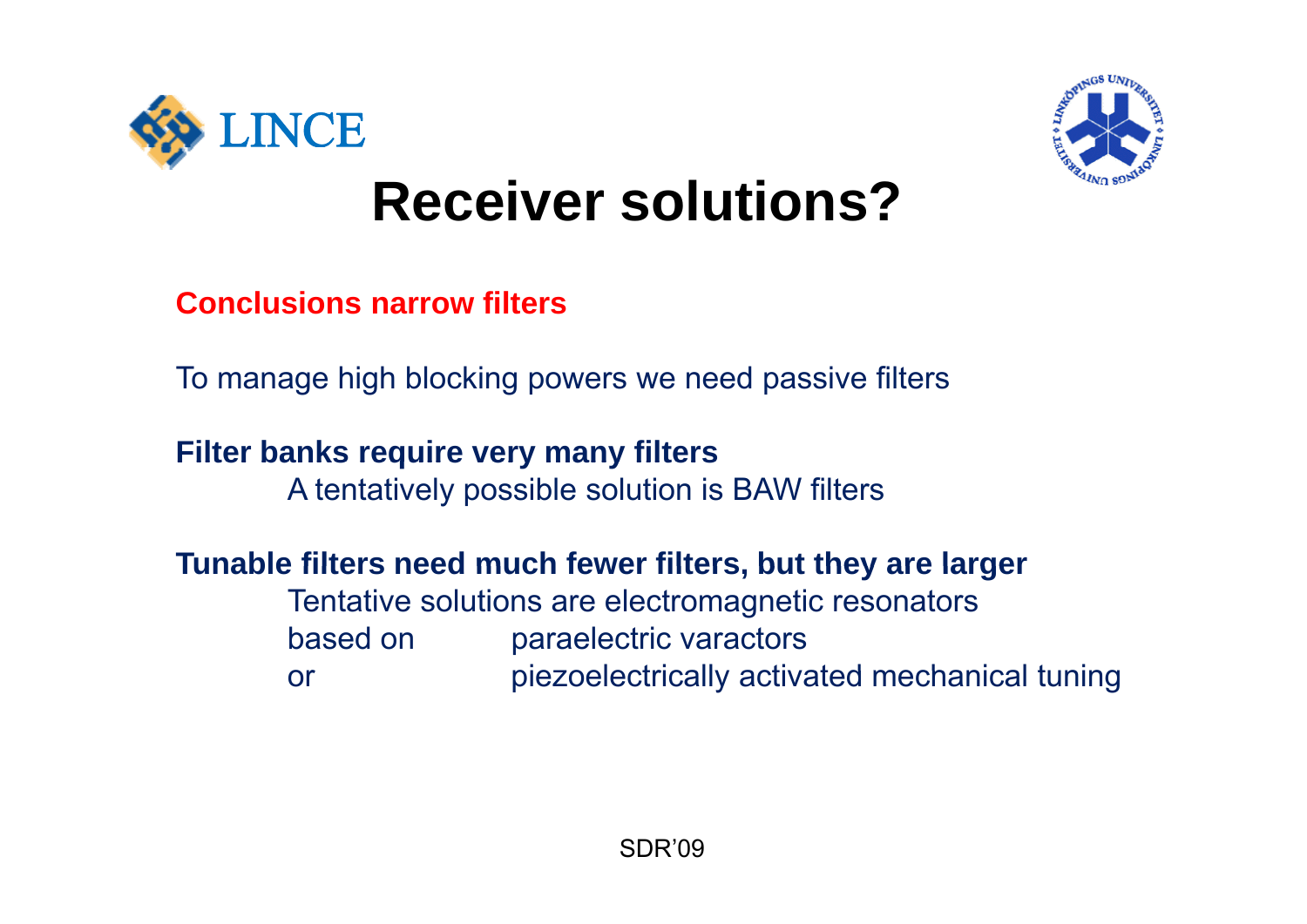



### **Transmitter solutions?**



Supply  $\leftarrow$  Class A, AB, B<br>May avoid tuning network Medium efficiency

> Class C, E, F Must have tuning network Fixed output power (from fixed supply) Good efficiency

Class DMay avoid tuning network Good efficiency possible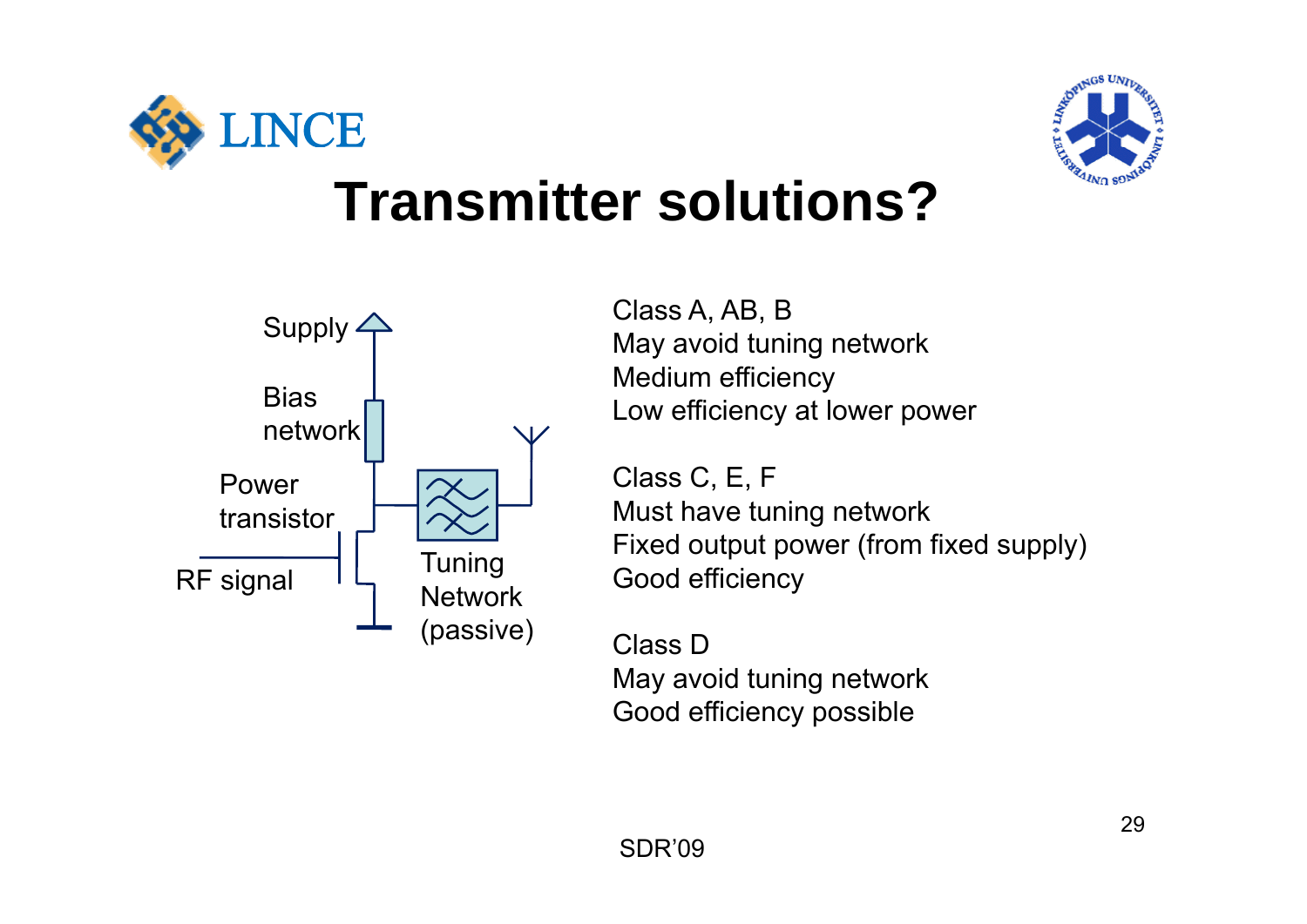

# **Conclusions**



#### **Antenna/RF frontends are the most challenging part for SDR**

Problems related to radio basics – not to waveforms or software

#### **No technology available today for the most demanding requirements** >0dBm disturbers

Need tunable passive filters or switched passive filter banks

#### **Some mobile/WiFi may be designed using available technology**

≤ 0dBm disturbers, no FFD

Challenges: appropriate receiver architecture (learn from TV tuners) receiver dynamic range and linearity low power digital baseband (application specific DSP)<br>appropriate PA technology